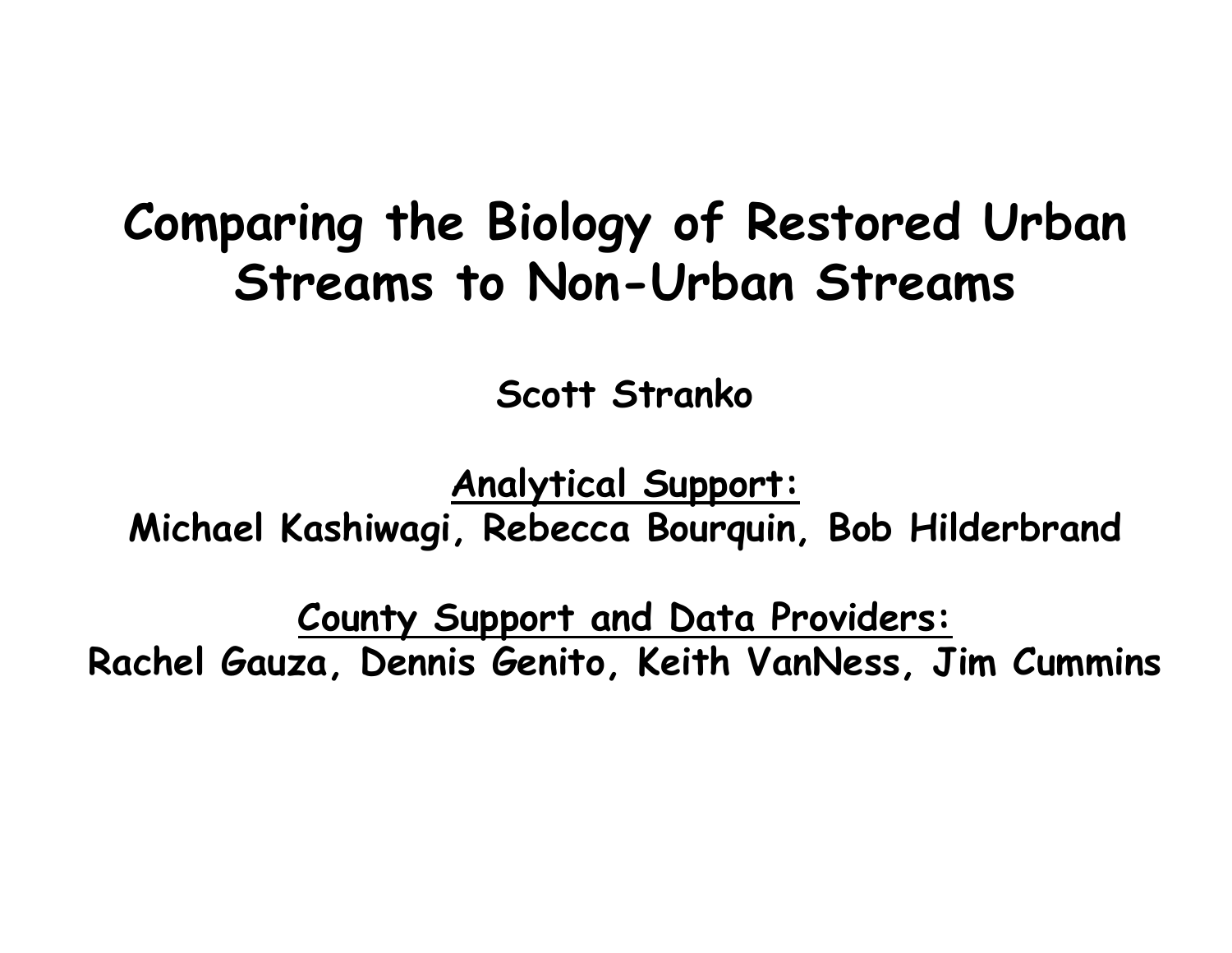### **Hypothetical Graph of Restoration Expectation**

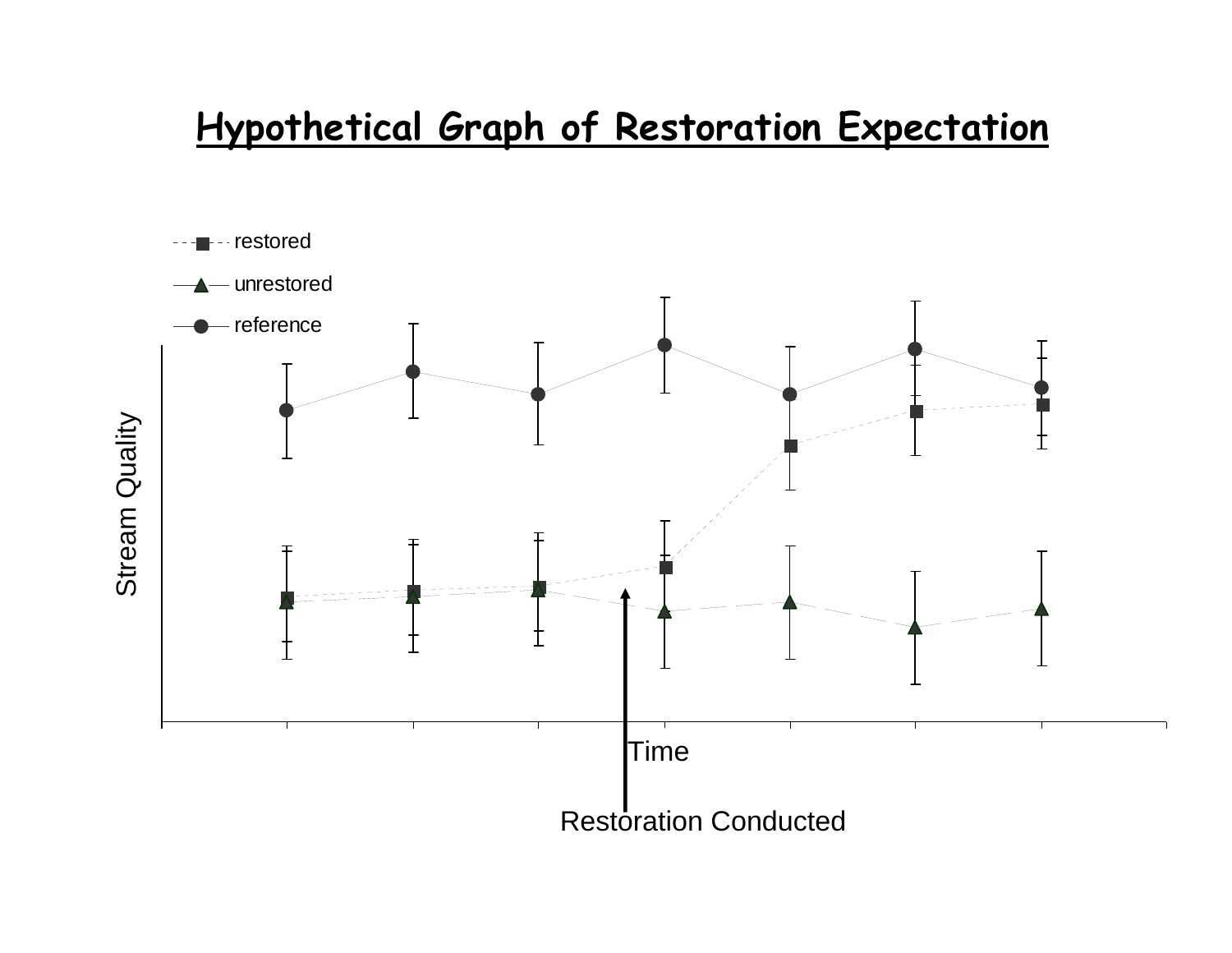### **Urban Restored Streams**

#### All > 60% Urban (NLCD 2001)

#### Substantial Restoration Conducted



Sligo Creek Stormwater Retrofits (8) Created Wetland (1) Channel Recon (2,670 ft) Tree Planting Fish Stocked (23 spp, 6 events) Completed ~2001 About \$2.6 Million

Minebank Run Remove Concrete (500 ft) Channel Recon ( 3.5mi) Tree Planting

Longwell Branch Stormwater Ponds Added (2) Fortify Banks (~400 ft) Tree Planting

Completed 2005 About \$4.0 Million Completed 1998 About \$600,000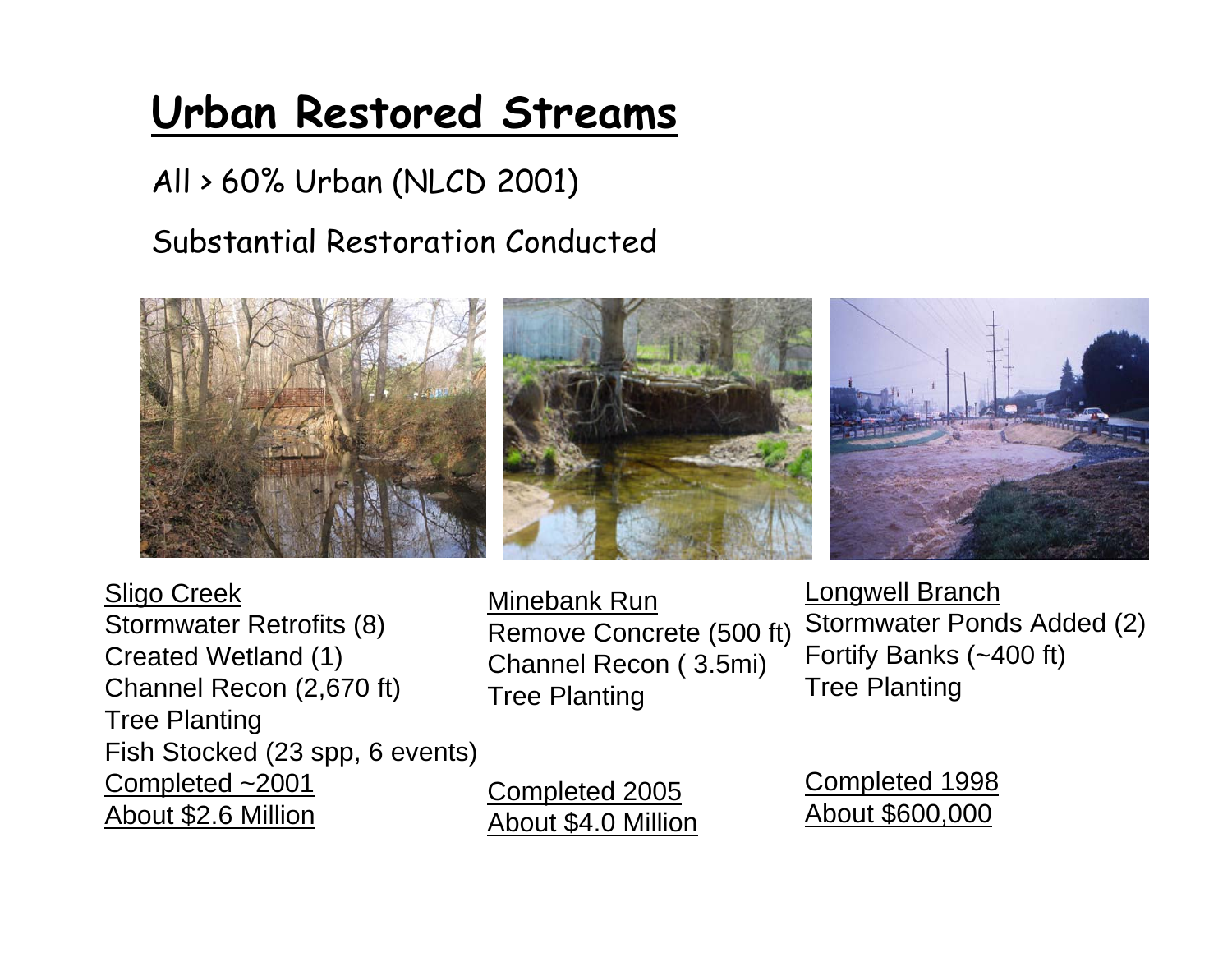### **Reference Streams**

### 3 of 27 MBSS Sentinel Sites (Best Streams in MD) All less than 1% Urban and > 60% Forest (NLCD 2001)



Baisman Run



NB Jones Falls Timber Run

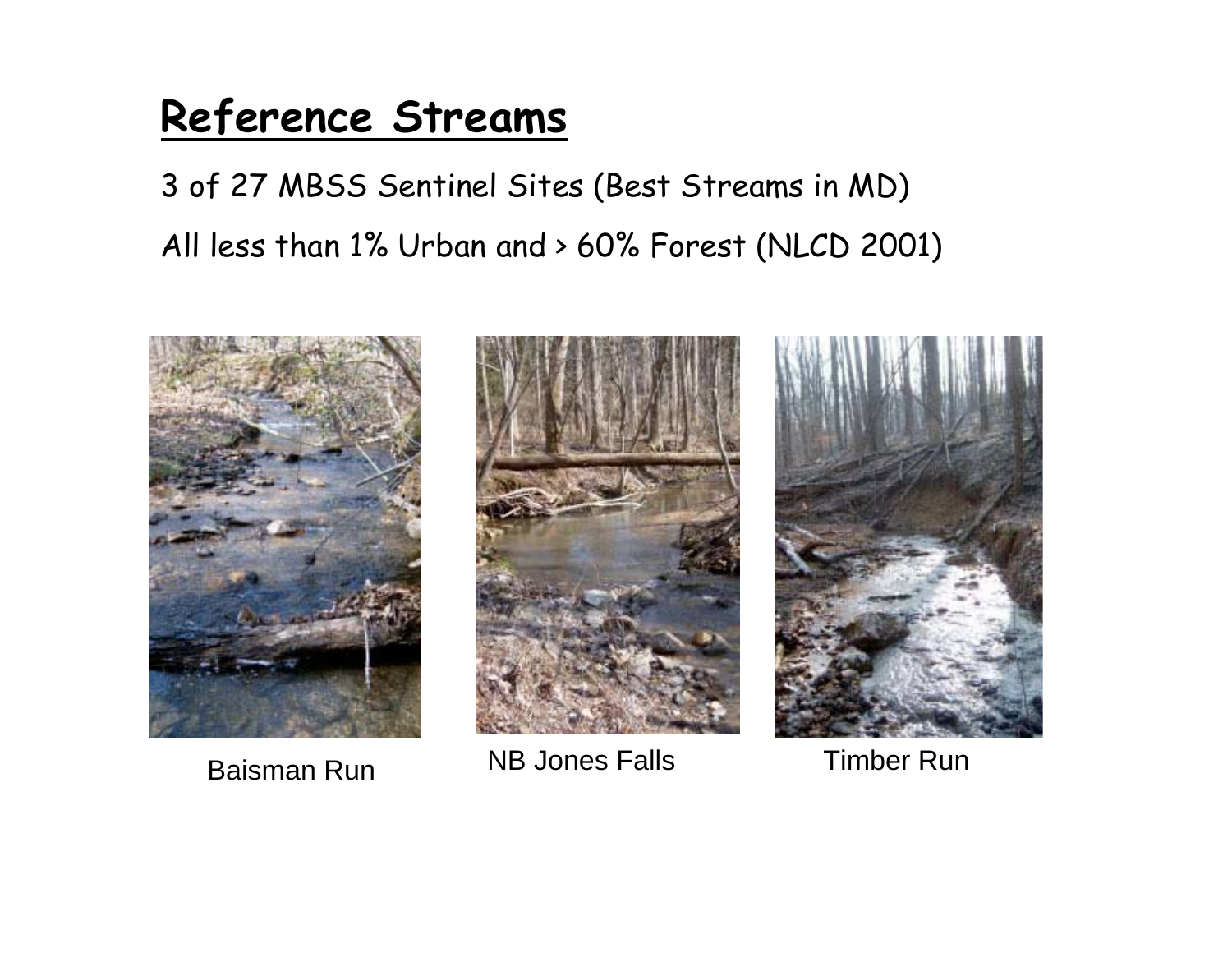### **Sites**

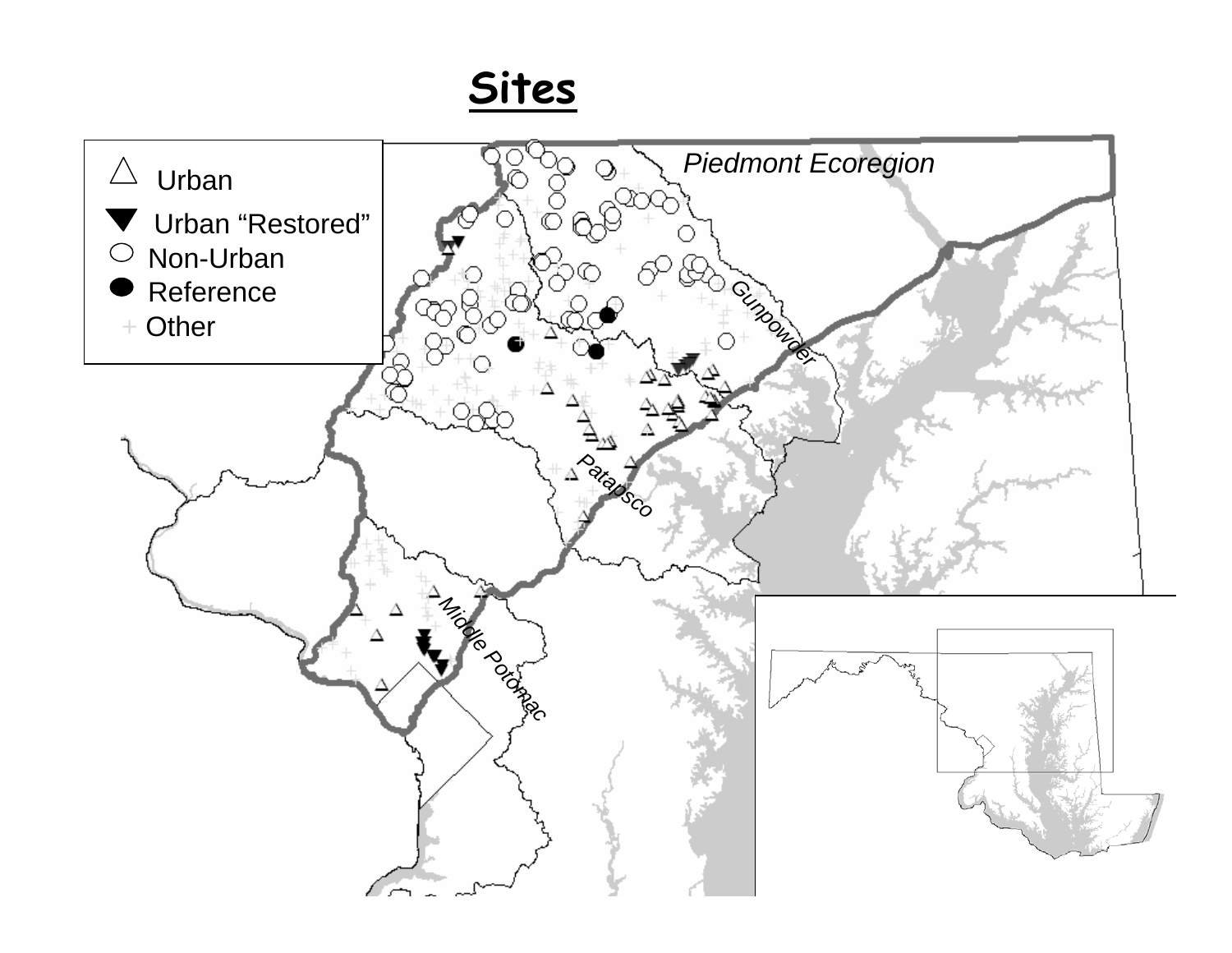# **Disclaimer**

Examined stream biology only, and did not take into account the potential benefits of nutrient and sediment reduction following restoration



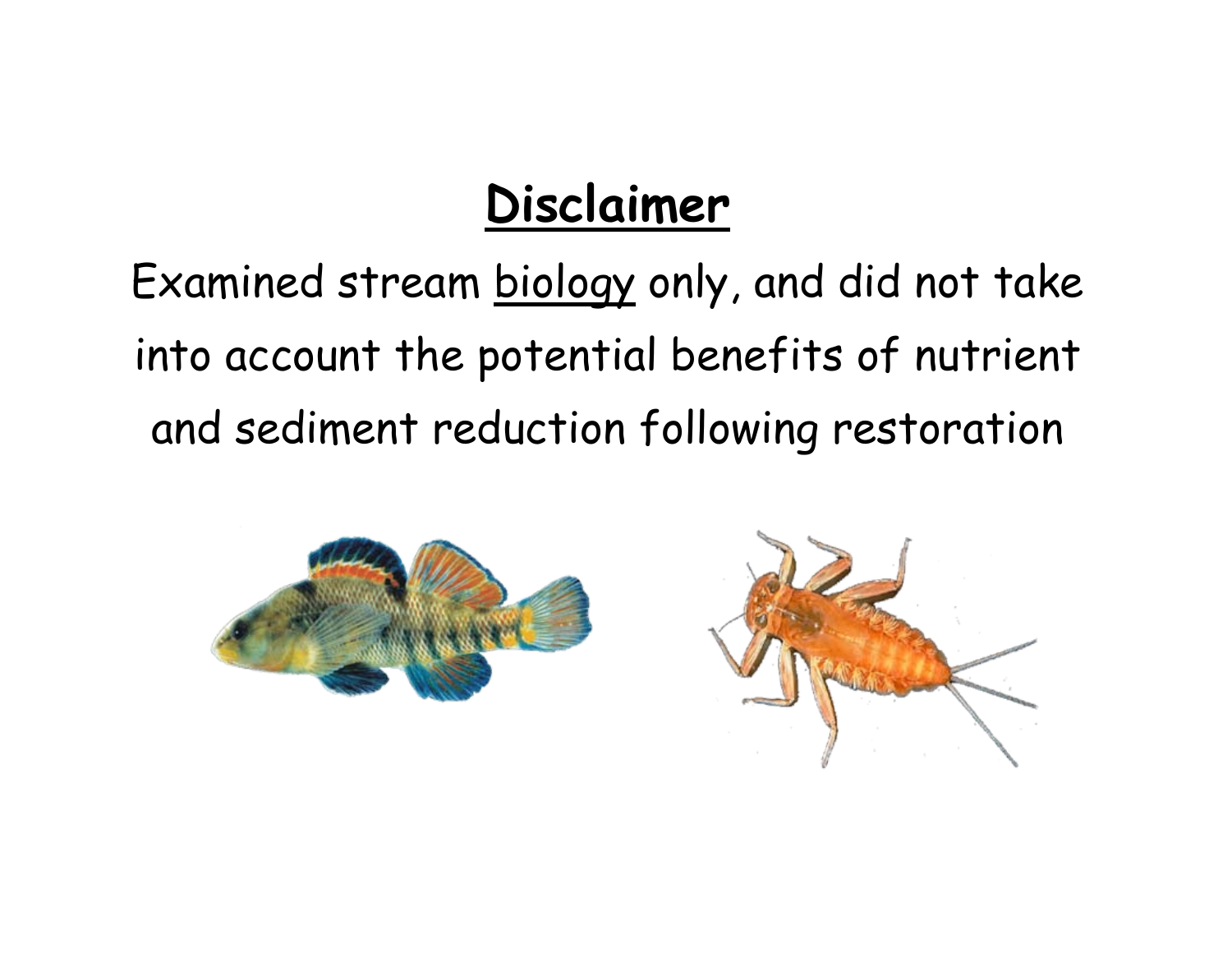### **Biological Data**

Benthic Macroinvertebrate

•IBI $\bullet$   $\bullet$   $\bullet$   $\bullet$   $\bullet$   $\bullet$   $\bullet$   $\bullet$ **Spatial Differences?** 



# **Change Over Time?**

### Fish

 $\bullet$  $\mathsf{IBI}$ 

•Number of Species (adj. stream size)

•Number of Intolerant Species

- •Trout Density
- •Sculpin/Darter Density

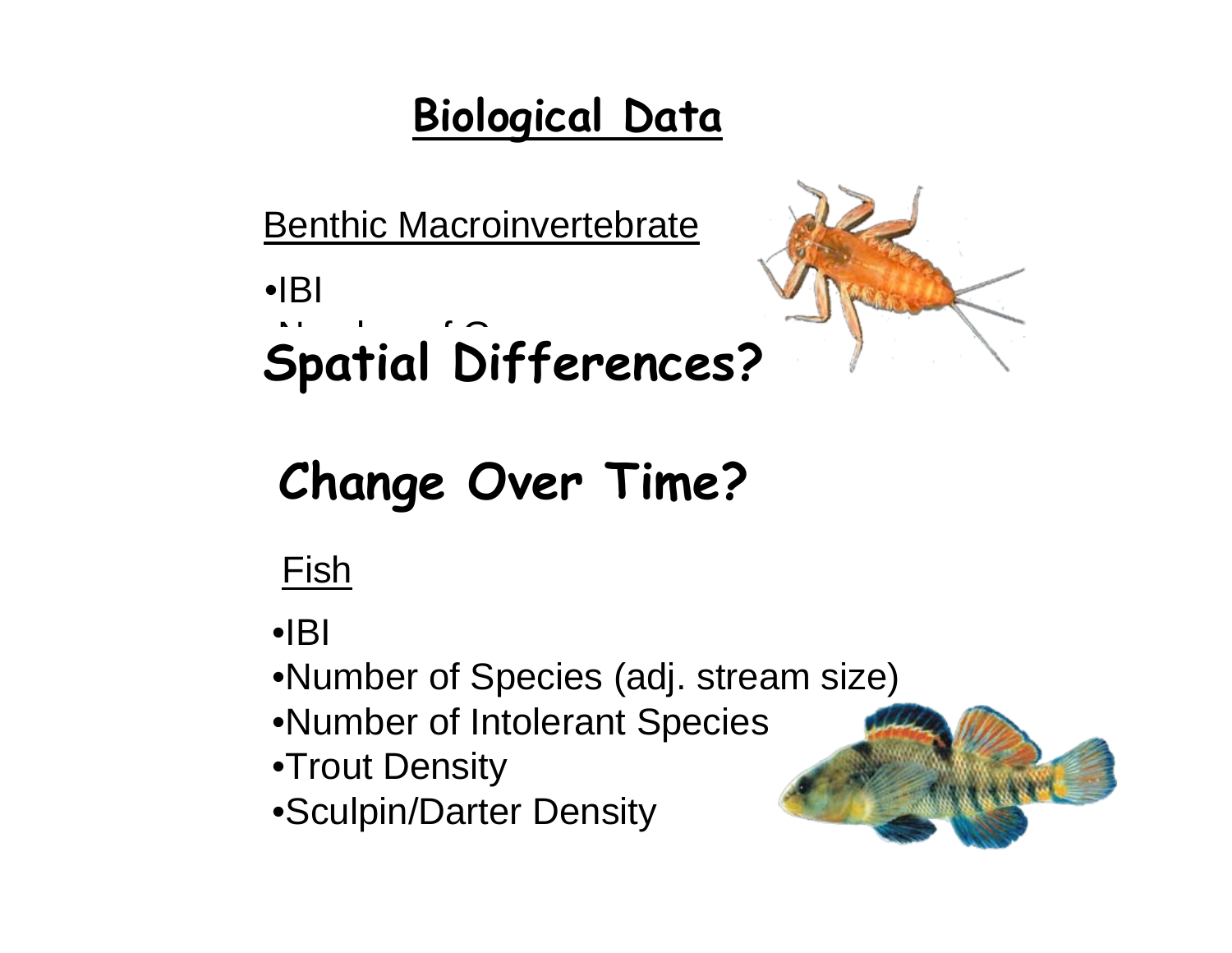### **Ordination Results**

Benthic IBIIntolerant Benthic TaxaTotal Benthic TaxaMayfly Taxa Stonefly Taxa Trout Density



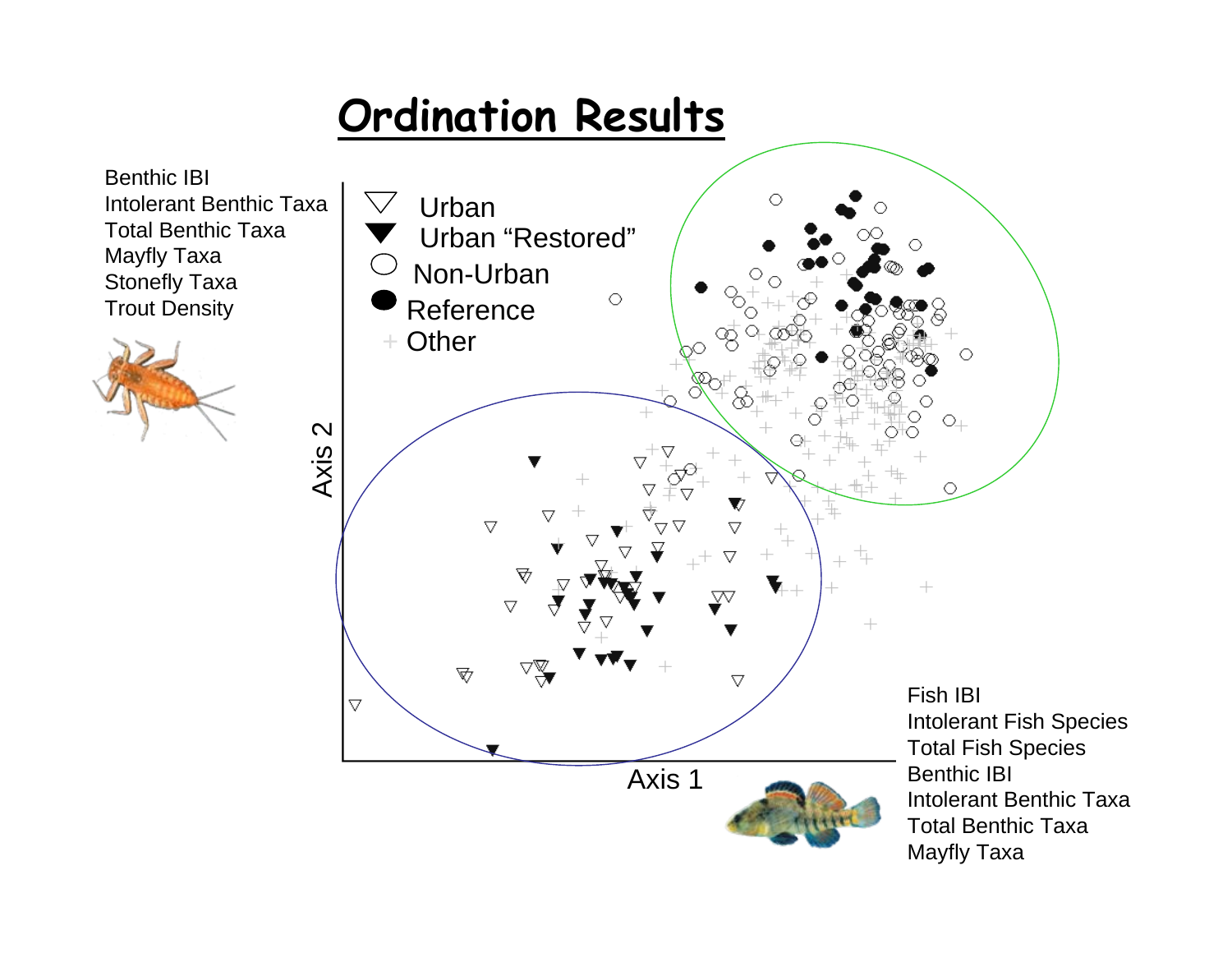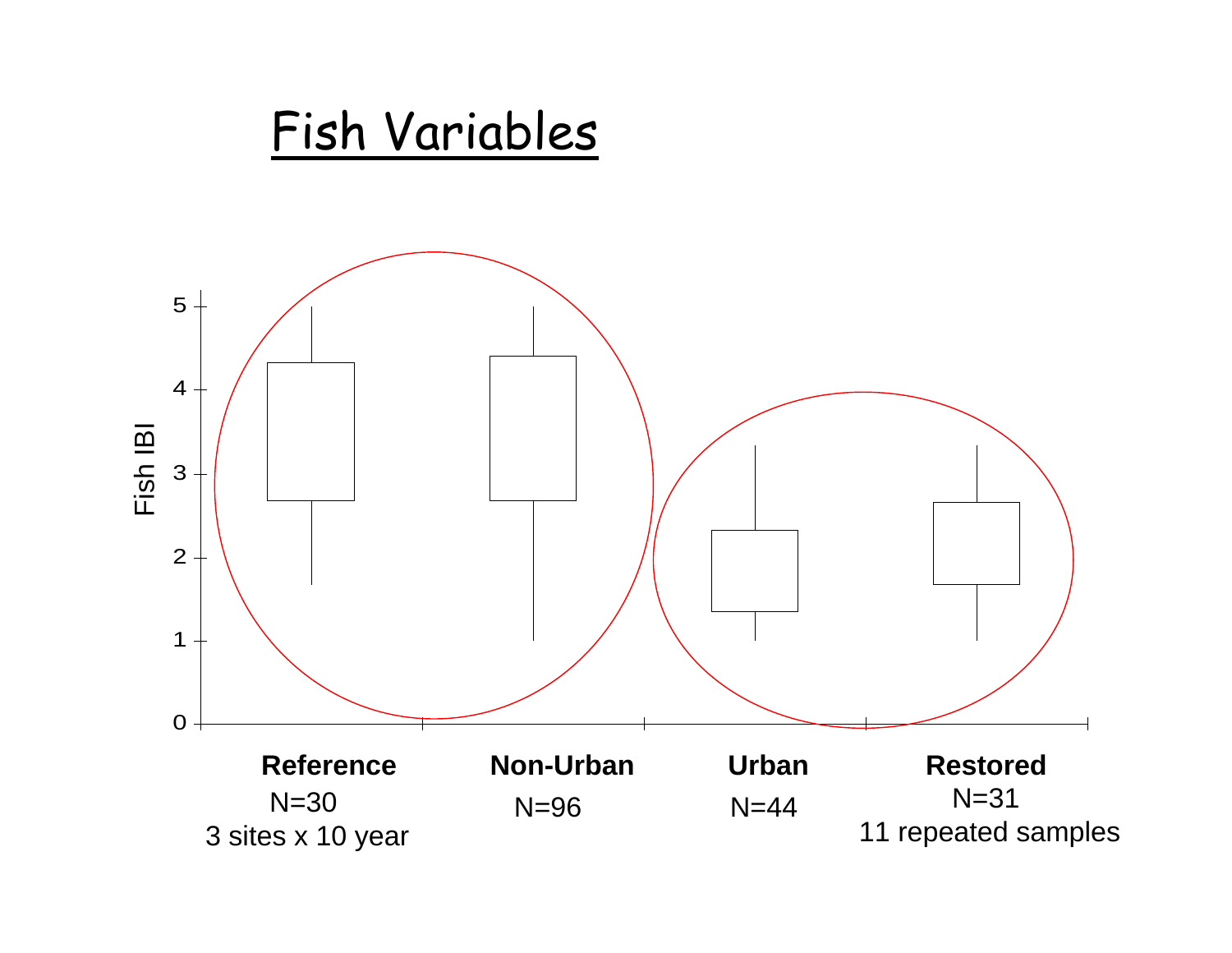### Fish Variables Continued…

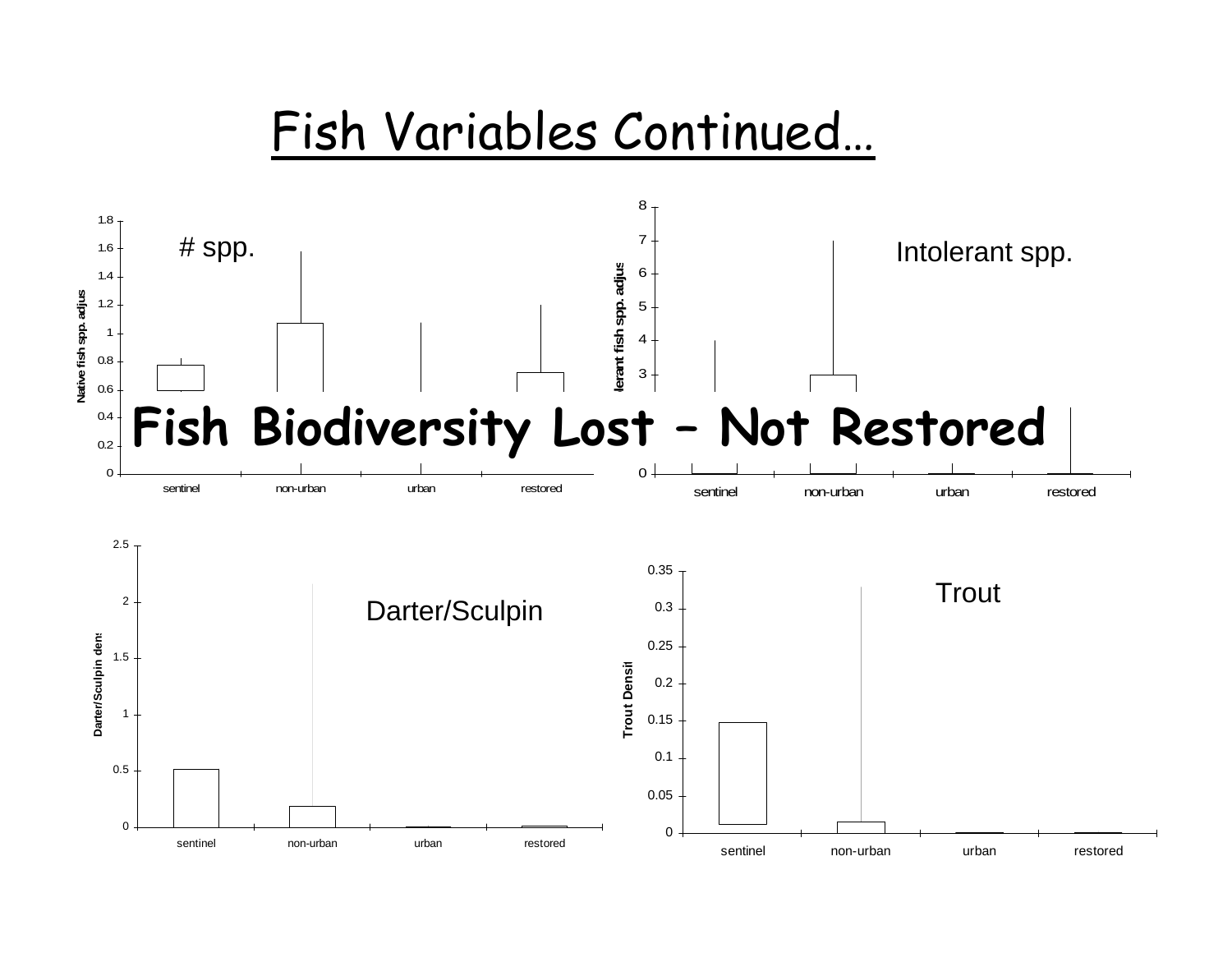

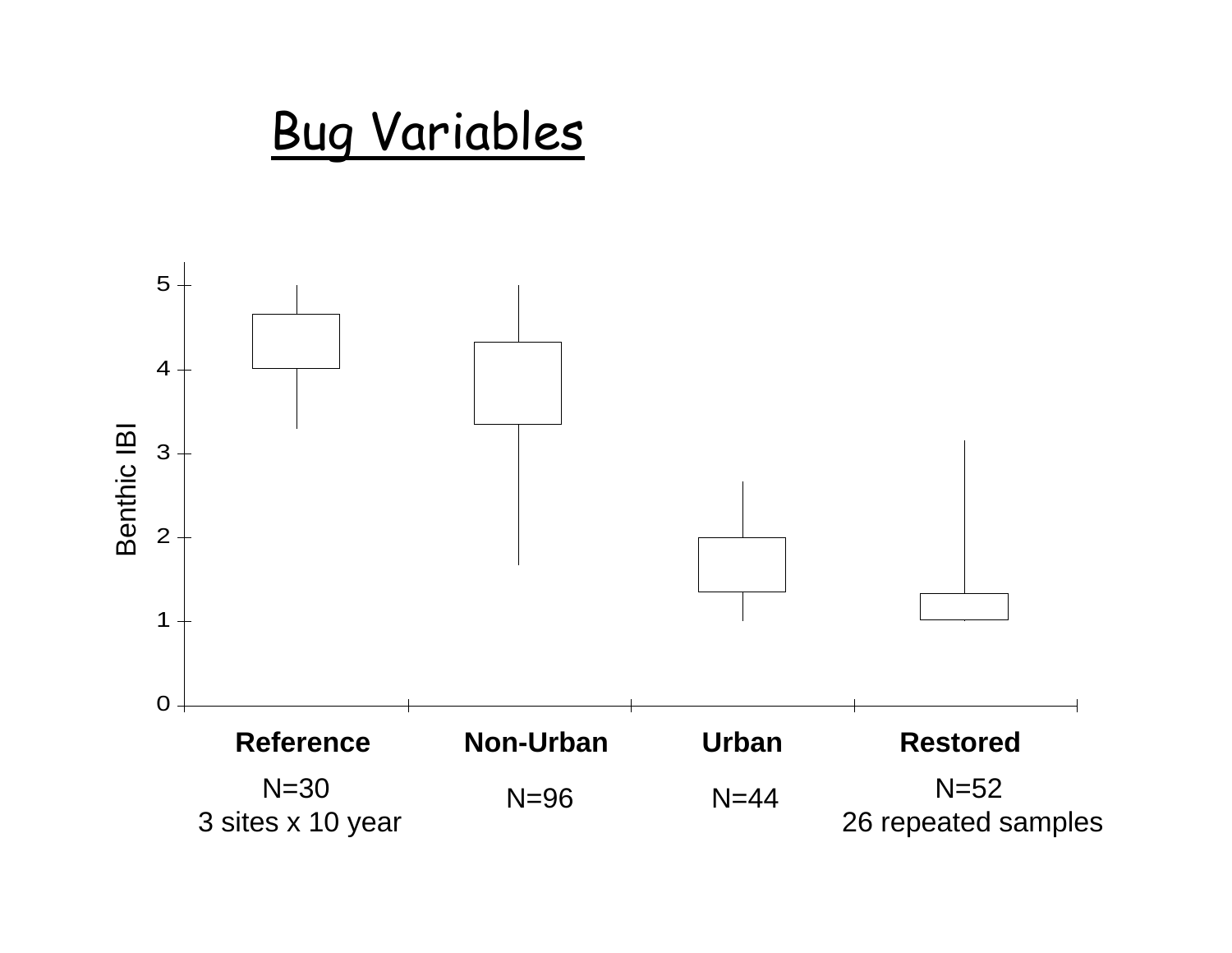### Bug Variables Continued…

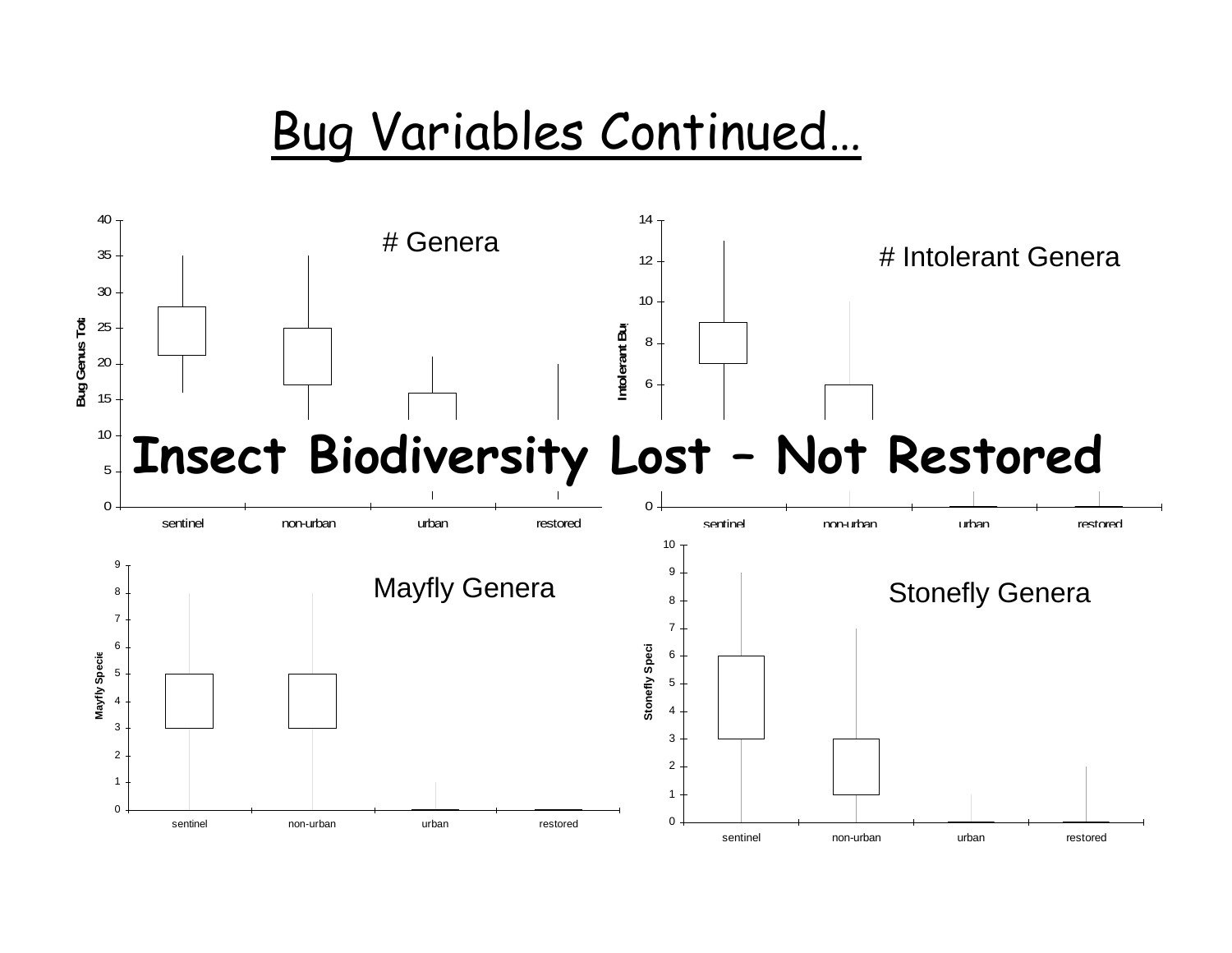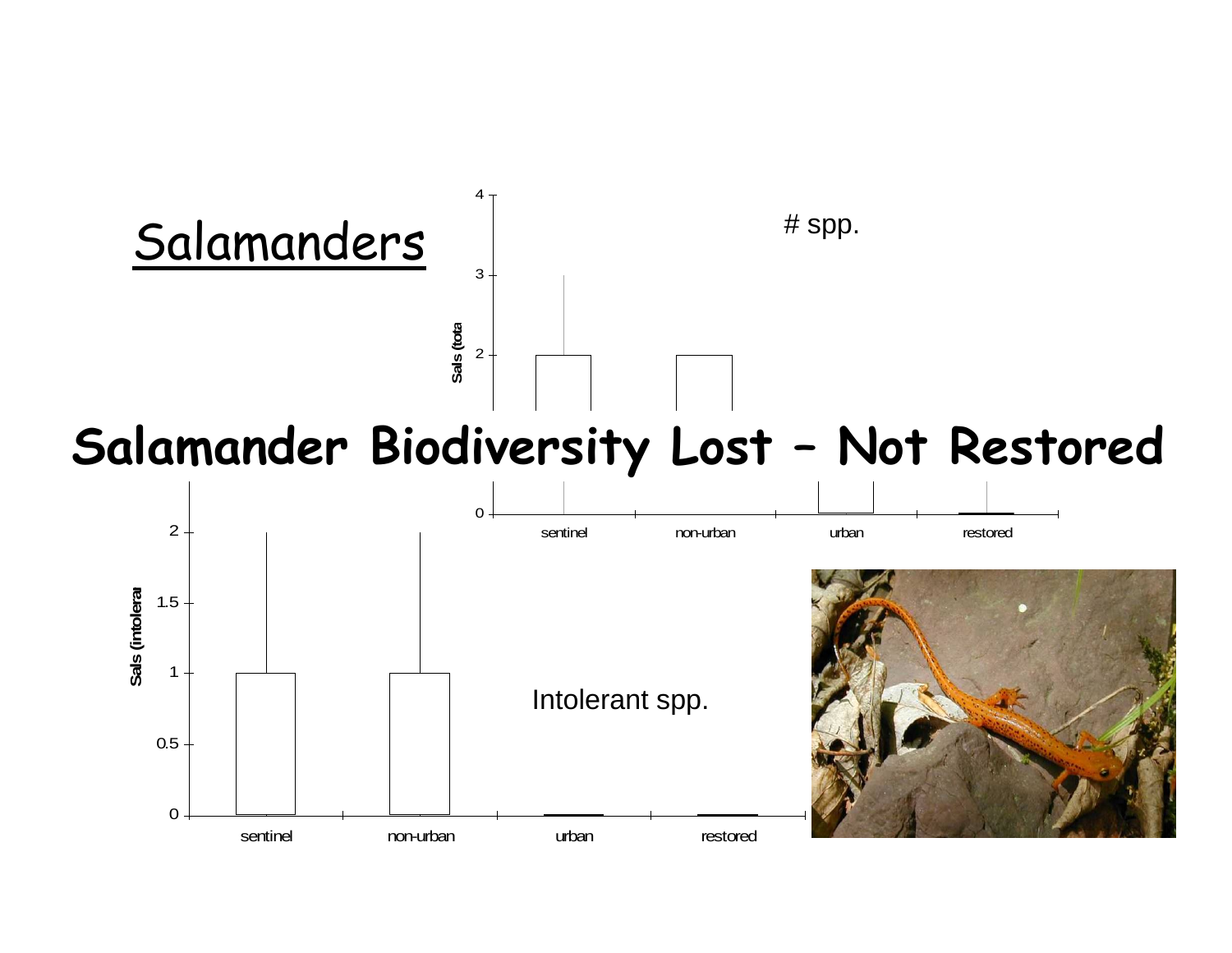### **Change Over Time?**

Benthic Macroinvertebrate

- •IBI
- •Number of Genera
- •Number of Intolerant Genera
- •Number of Mayfly Genera
- •Number of Stonefly Genera



### Fish

 $\bullet$  $\mathsf{B}$ 

•Number of Species (adj. stream size) •Number of Intolerant Species

- •Trout Density
- •Sculpin/Darter Density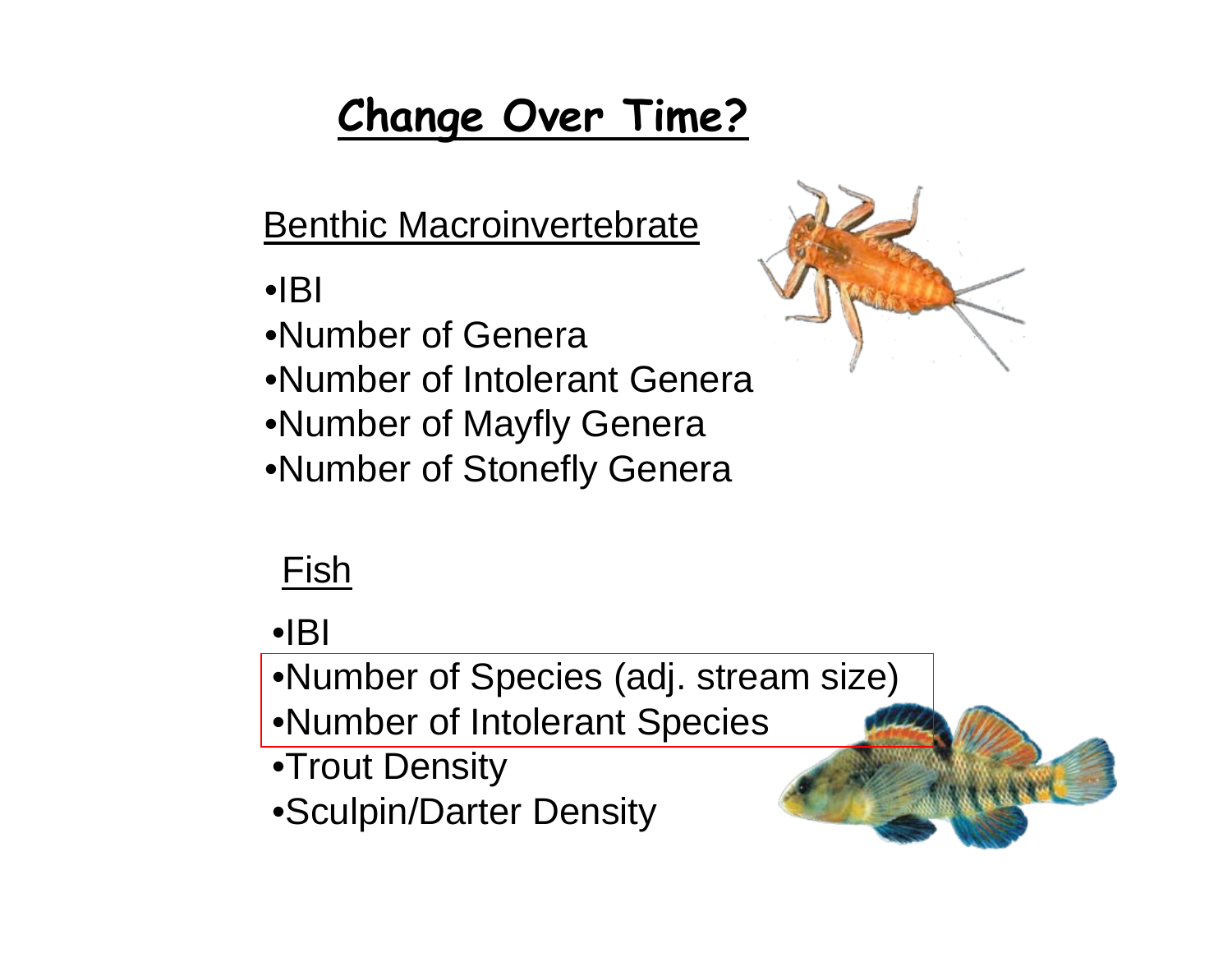#### **Restoration Streams Sig. Correlation**

Mine Bank Run (n=7)

Longwell Branch (n=1)

| Sligo Creek (n=1) | Number of Fish Spp. (+.89)            |
|-------------------|---------------------------------------|
|                   | Number of Intolerant Fish Spp. (+.95) |

Sligo Creek More Fish Species and Intolerant Fish spp. with Time

Based on Spearman Correlation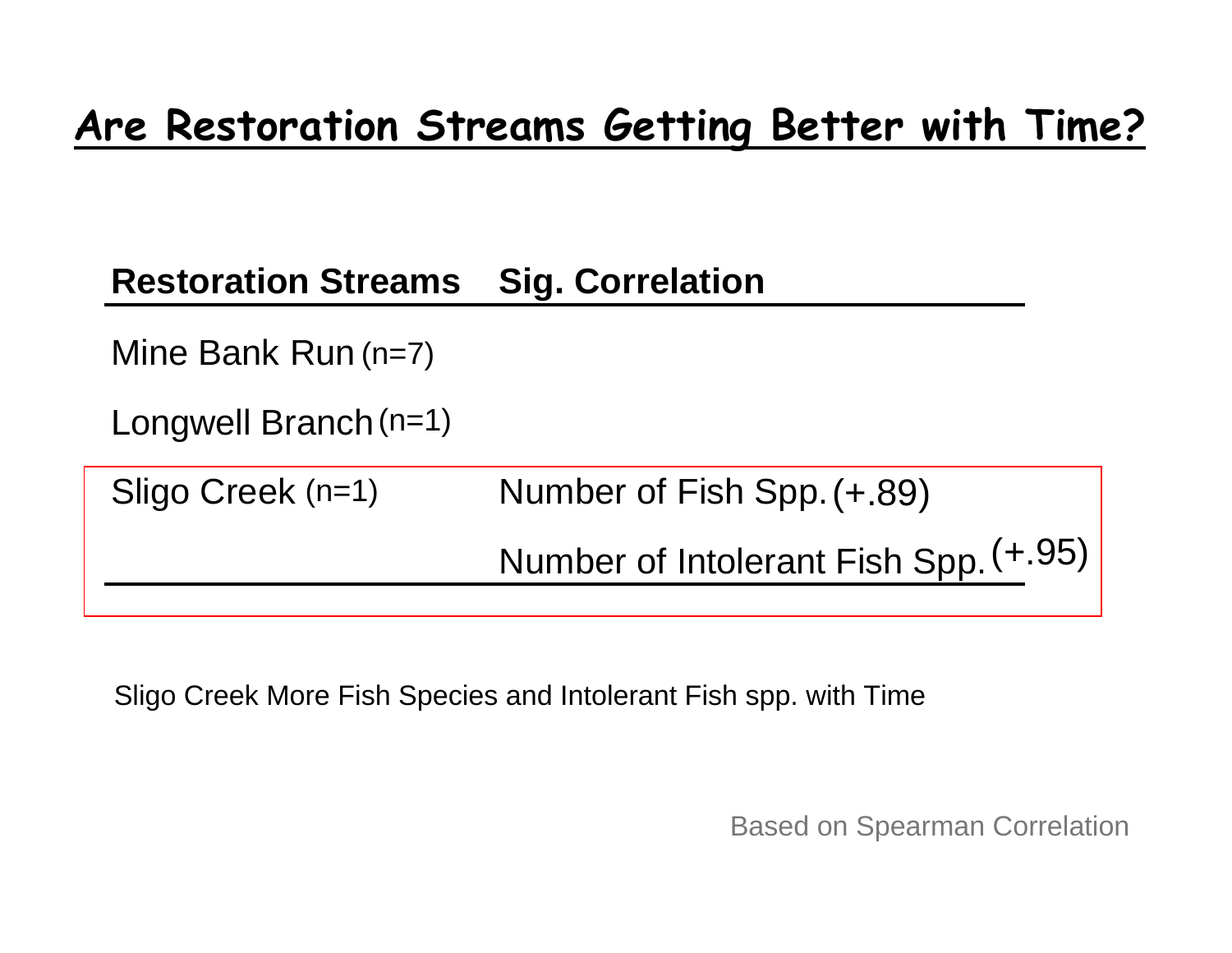#### **How Does Intolerant Fish Spp Compare to Other Streams?**



Number of Intolerant Fish Species Increase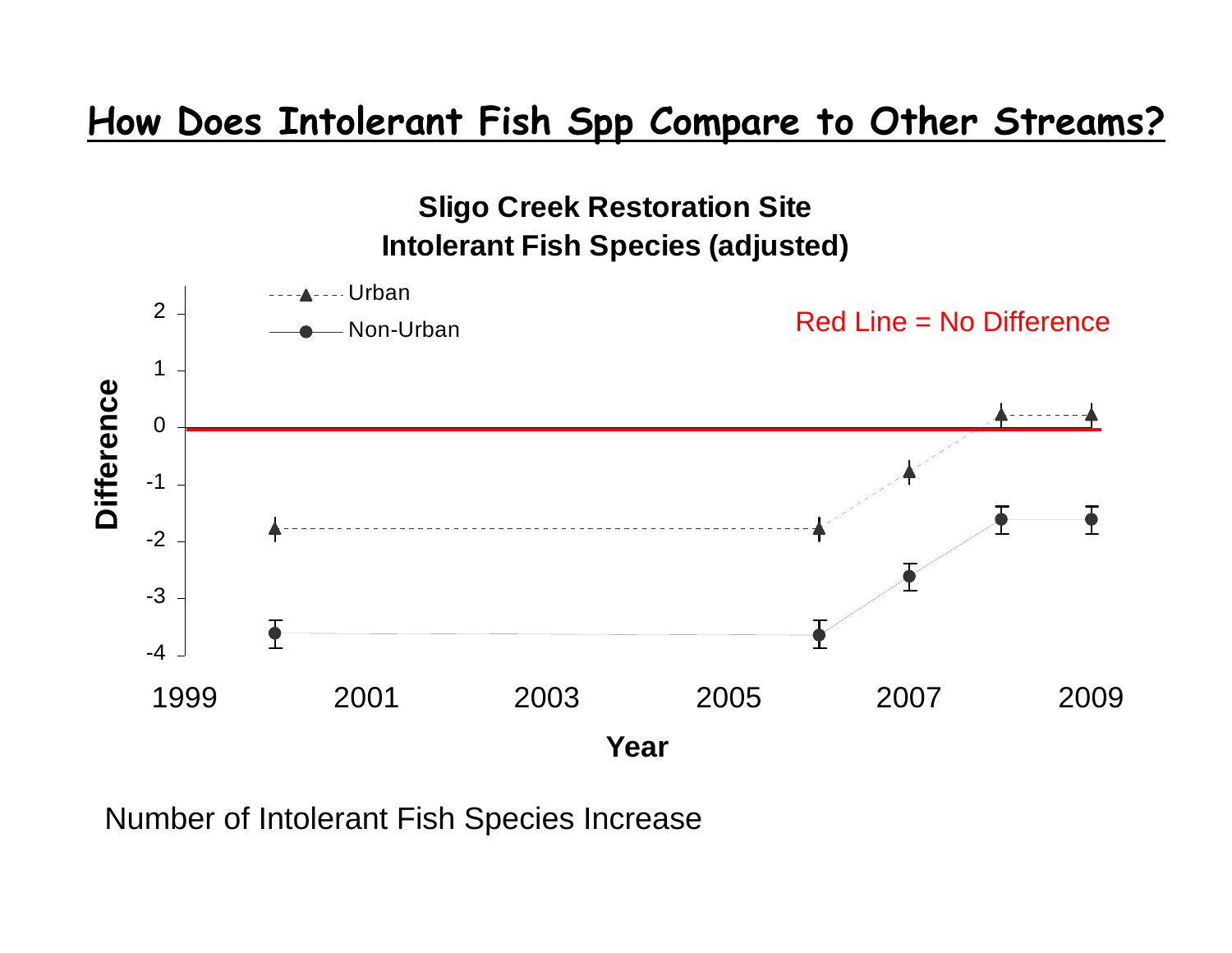#### **How Does Number of Fish Spp Compare to Other Streams?**



Number of Fish Species Higher Than Urban And Higher Than Non-Urban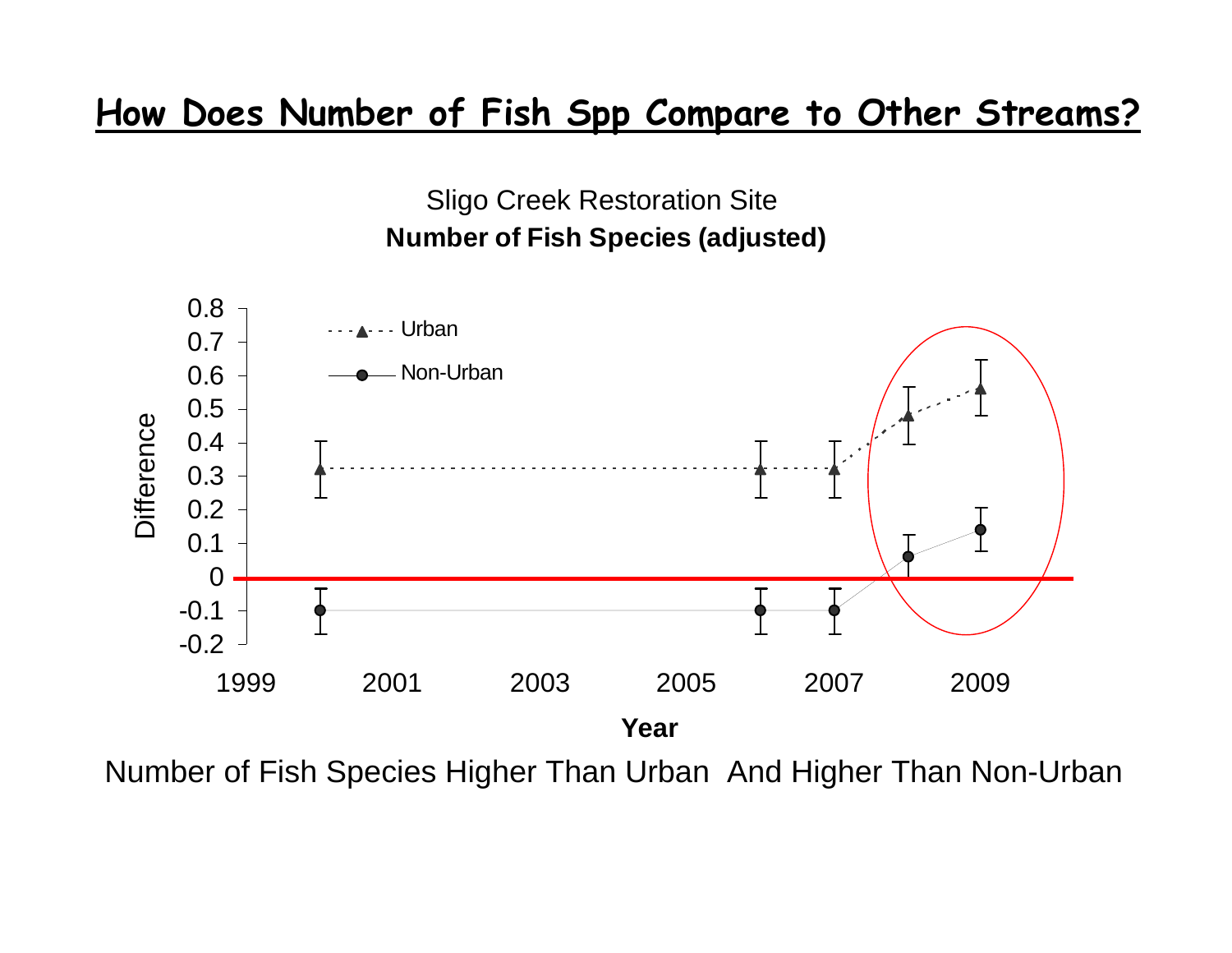# **Why More Fish Species At Sligo?**



•Longest Time Since Restoration Began

- •The Most Restoration Work Done
- •Friends of Sligo Creek
- •Many Fish were Stocked

Stormwater Retrofits (8) Created Wetland (1) Channel Recon (2,670 ft) Tree Planting **Fish Stocked (23 spp, 6 events)** Completed ~2001 About \$2.6 Million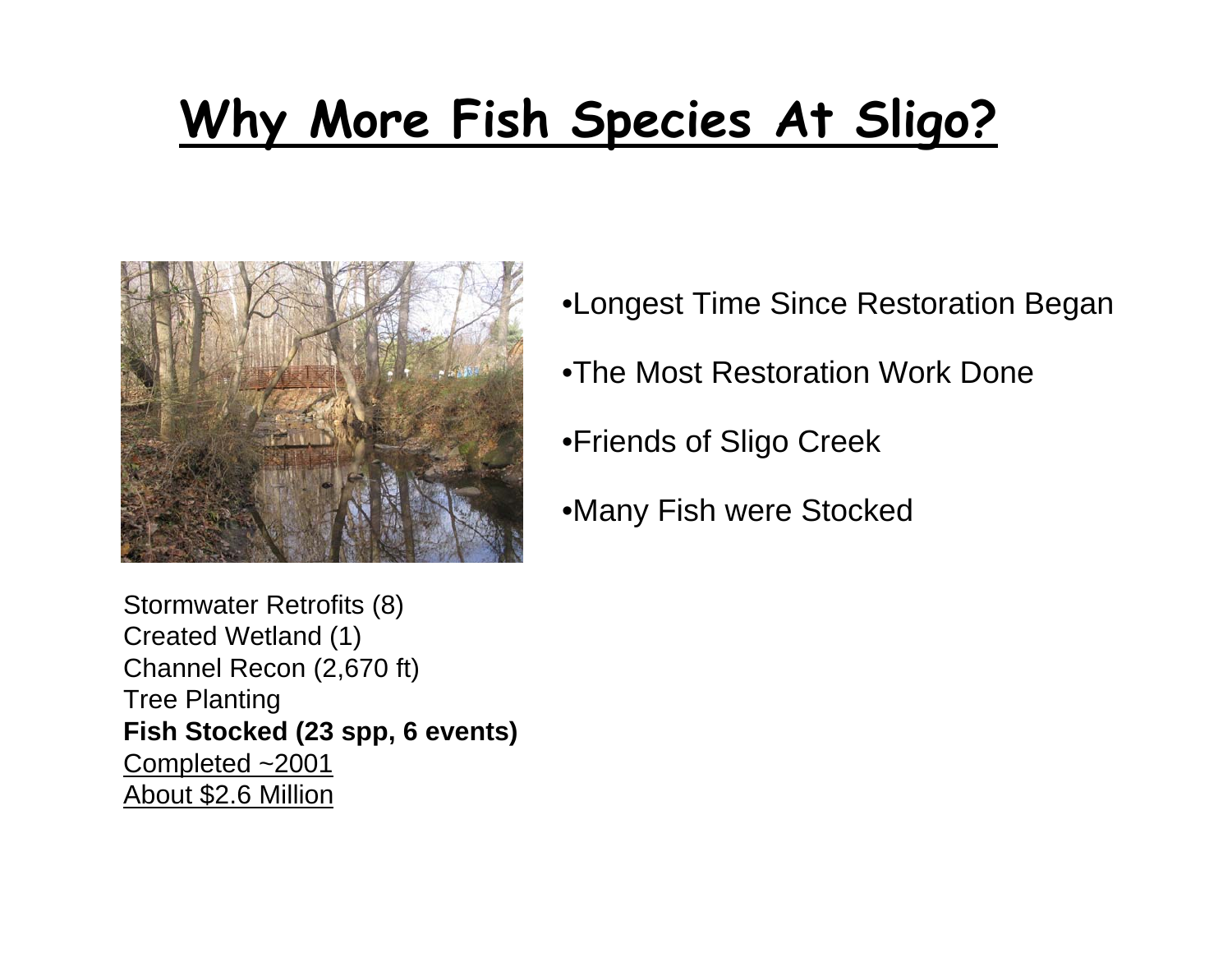### **Reference Streams Getting Worse with Time?**

### **Reference Streams Sig. Correlation**

### Baisman Run

- Timber RunFIBI (-.64) + Trout Density (-.82)
- NB Jones Falls BIBI (-.76) + Mayfly Genera (-.72)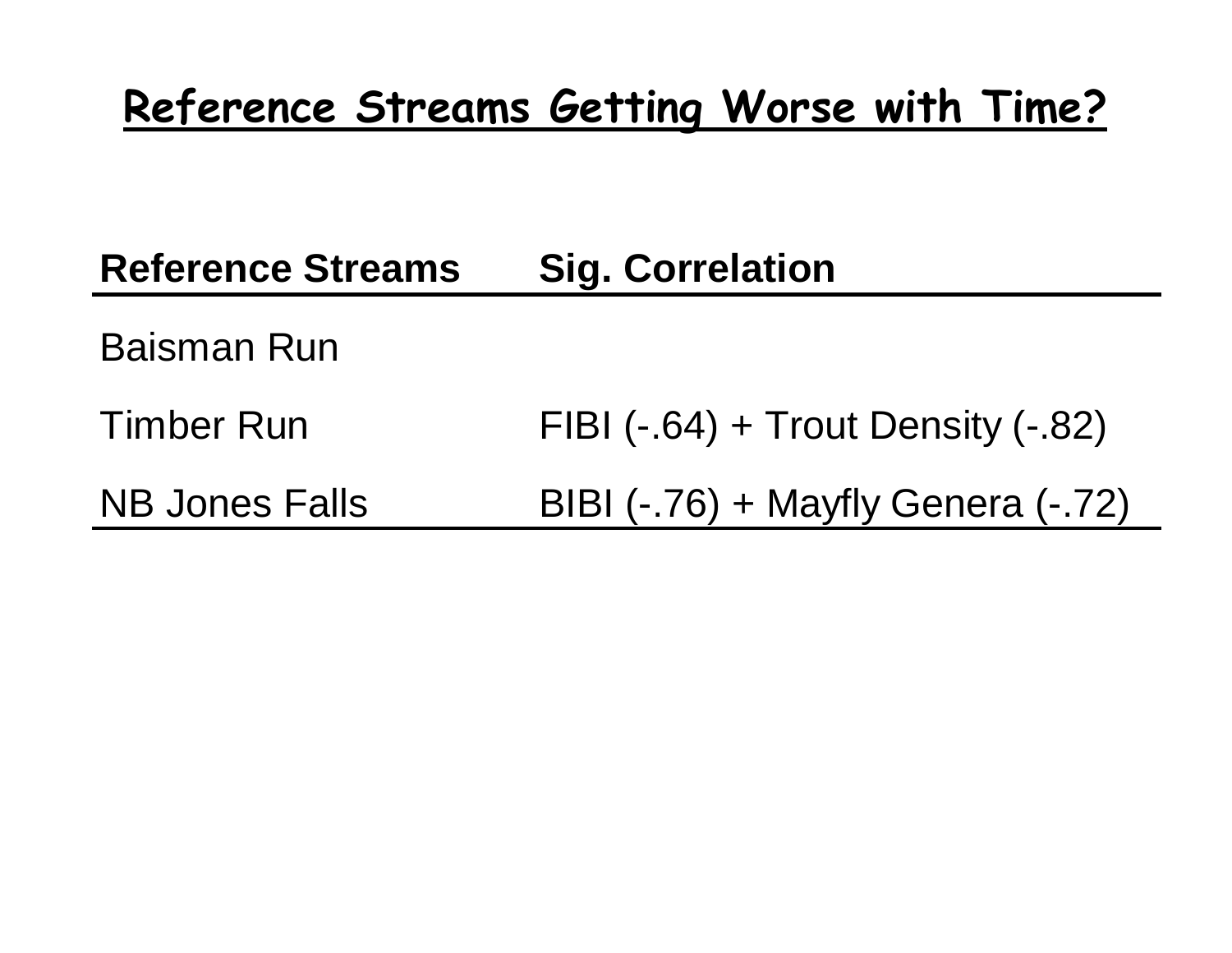### **Reference Site LU Change**

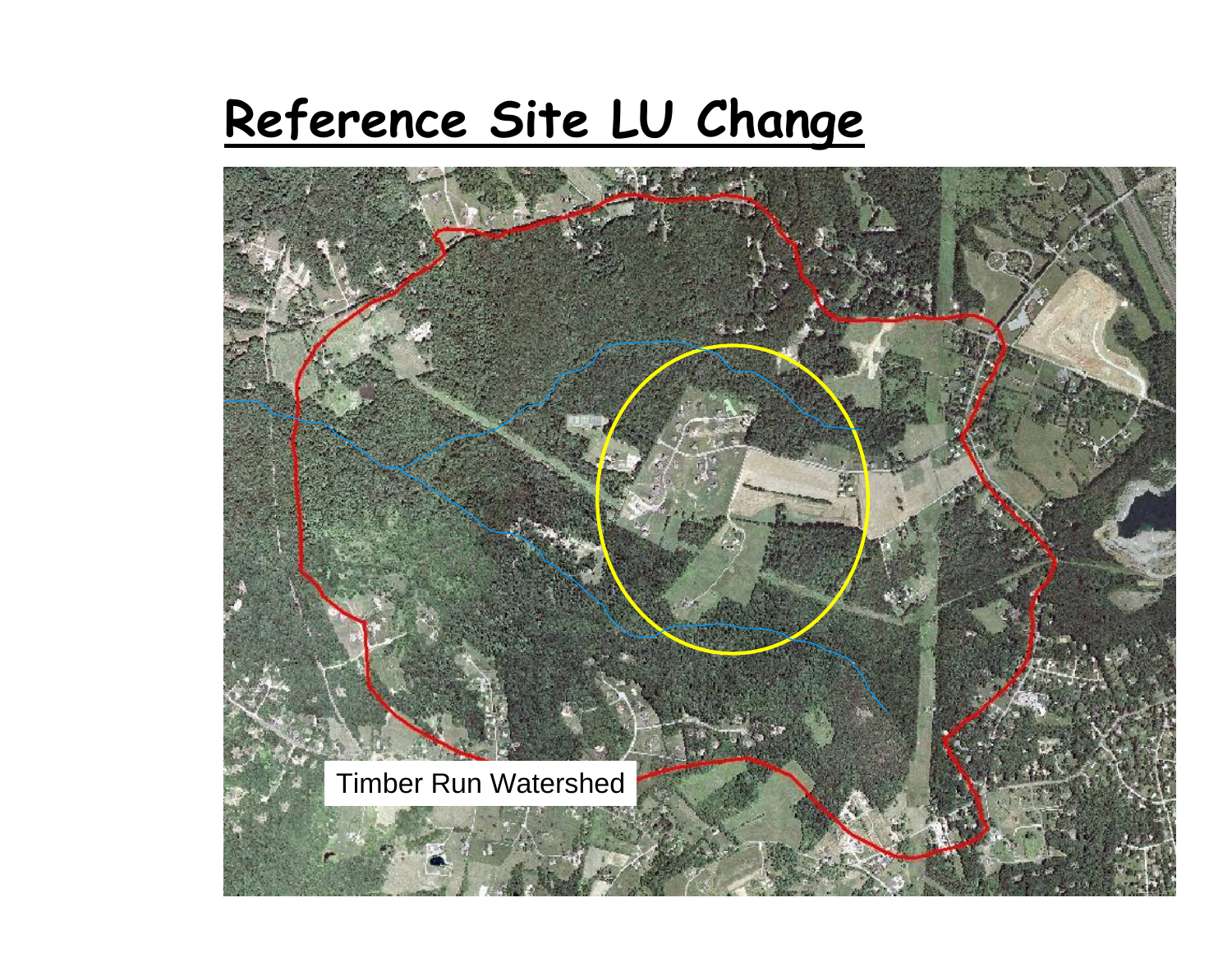### Timber Run Reference Site

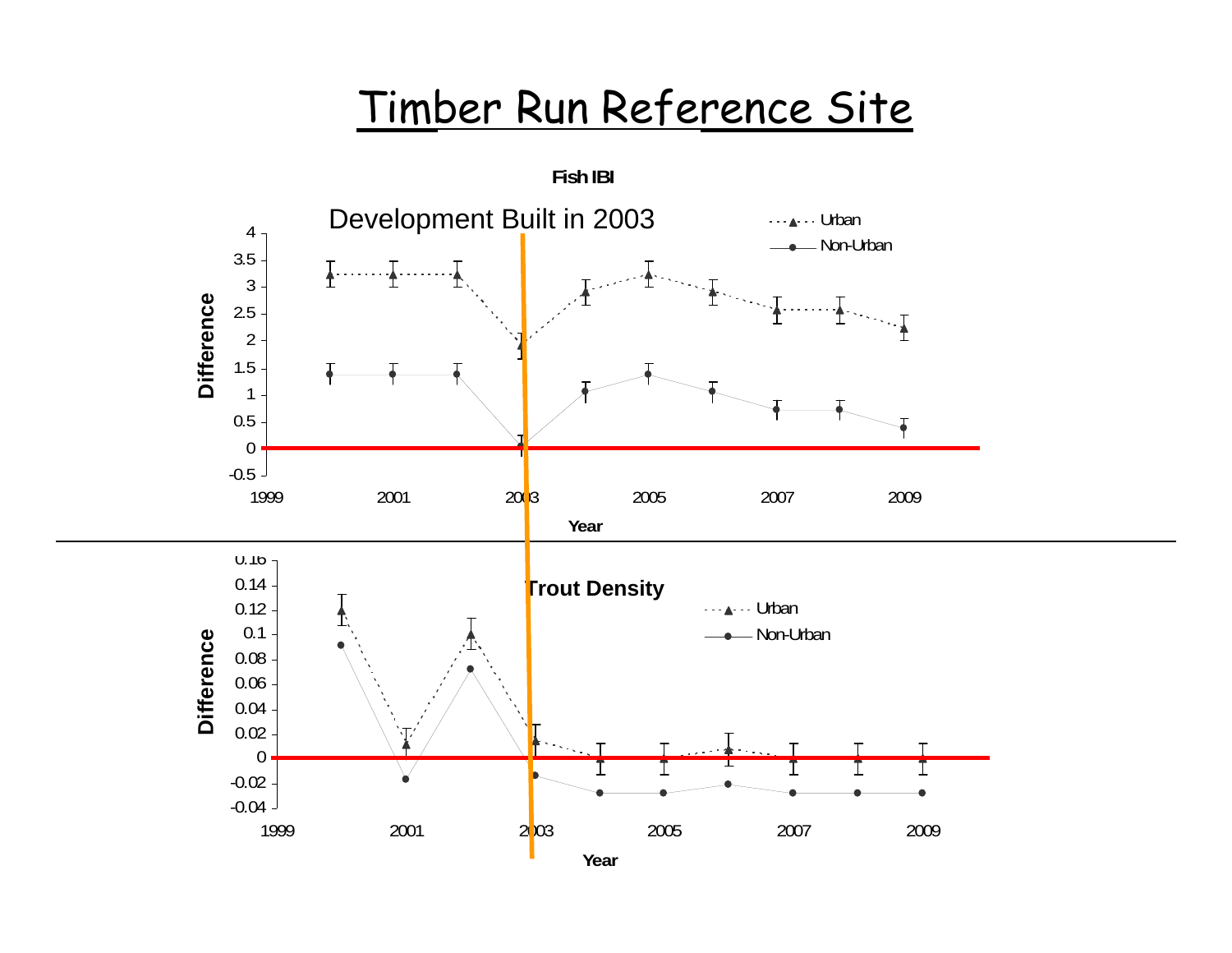### **Conclusions:**

•We are Losing Biological Diversity From Our Best Streams with Little to No Improvement to the Worst Streams

•Restored Streams are Similar to Urban Streams

•Restored Streams are Not as Good as Non-Urban or Reference Streams

•But, Maybe Slight Improvement to Fish in one of 9 Restoration Sites

•Decline of Condition in Two of Three Reference Streams Sites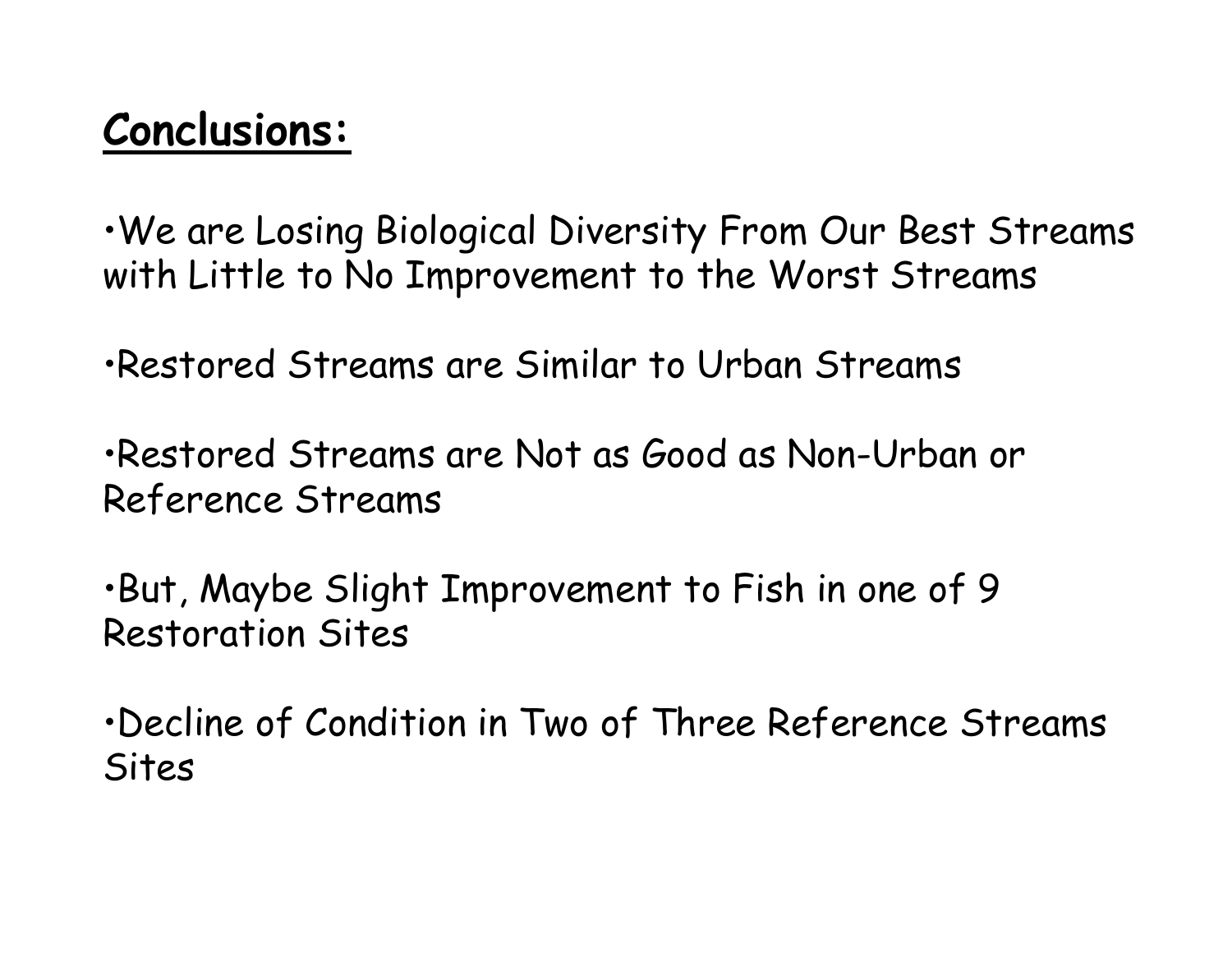**Do We Have Sufficient Time and \$\$ To Provide Protection AND Conduct Urban Restoration at The Current Scale?**

**Restoration Must Continue, But Protection Is Drastically Needed, is More Cost Efficient, AND More Effective**

**We Must Be Honest and Realistic About Expectations of Urban Restoration**



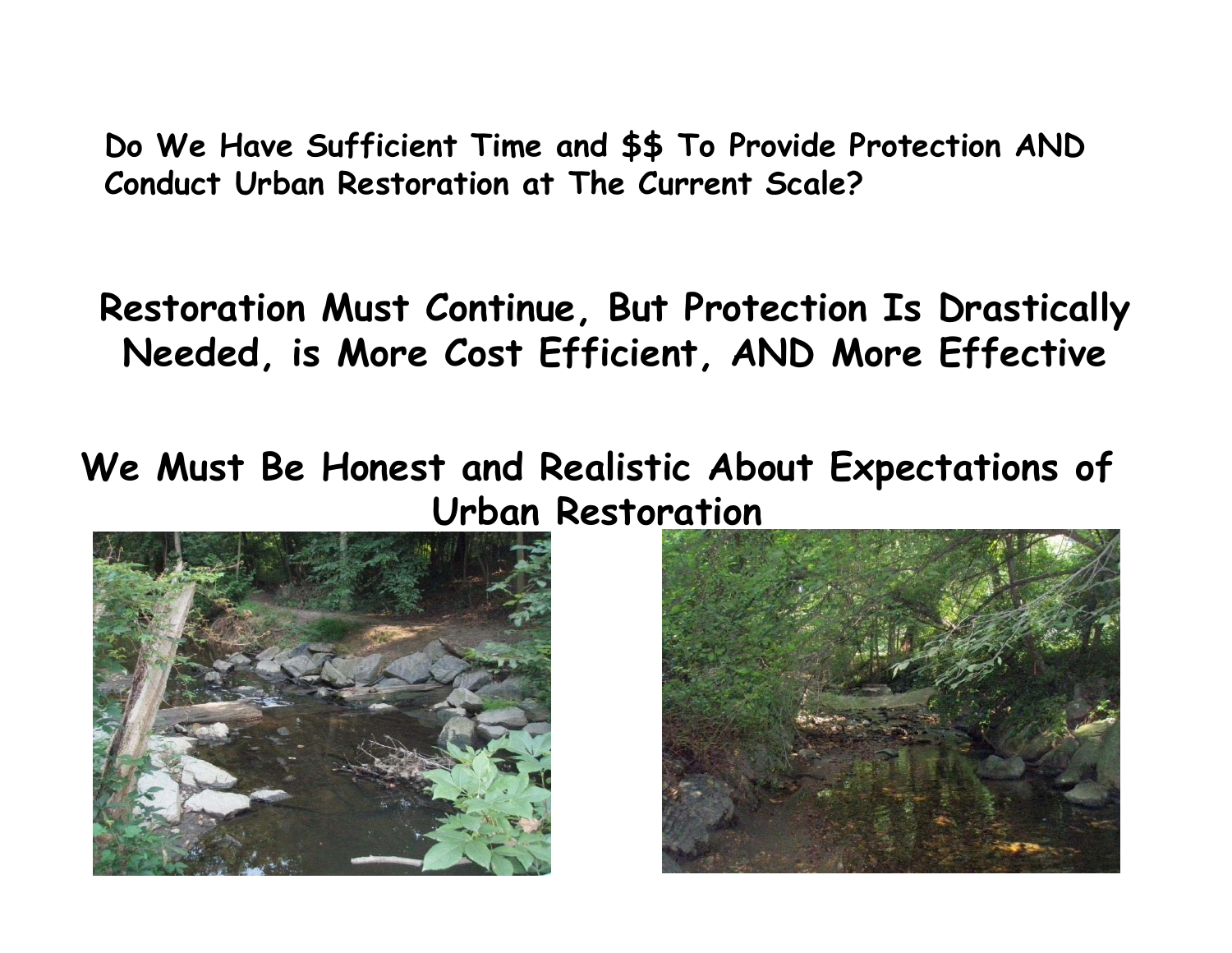#### **Jones Falls Sentinel Site**NB Jones Falls Reference Site



**Year**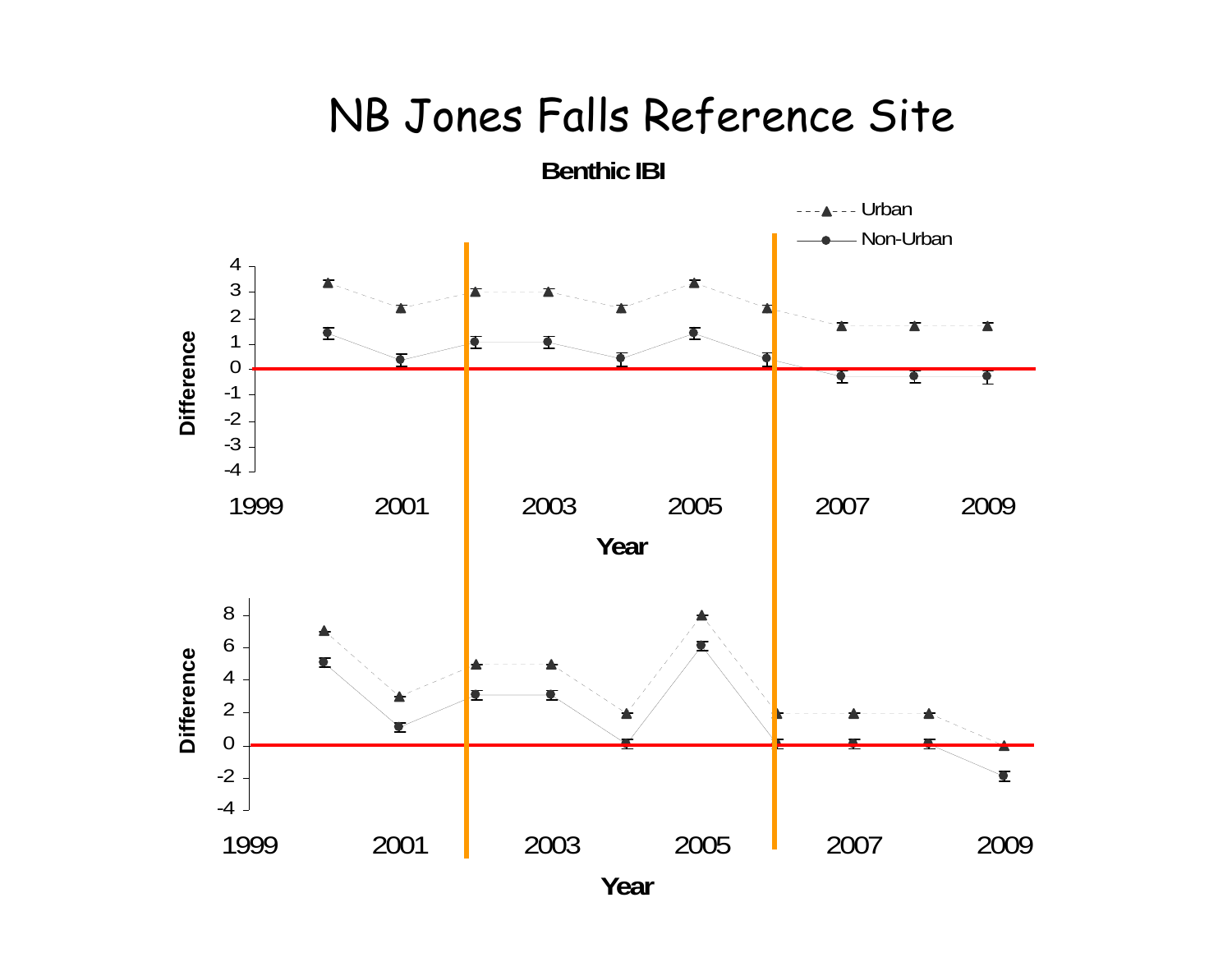### Multi-Resolution Permutation Procedure (MRPP)

 $A = 0.06$ , p<0.00000003

#### **MRPP Pairwise Results**

| Urban vs. Restored           | 0.03 | 0.013      |
|------------------------------|------|------------|
| Urban vs. Non-Urban          | 0.27 | < 0.000001 |
| Urban vs. Sentinel           | 0.46 | < 0.000001 |
| Restored vs. Non-Urban       | 0.29 | < 0.000001 |
| <b>Restored vs. Sentinel</b> | 0.46 | < 0.000001 |
| Sentinel vs. Non-Urban       | 0.07 | < 0.000001 |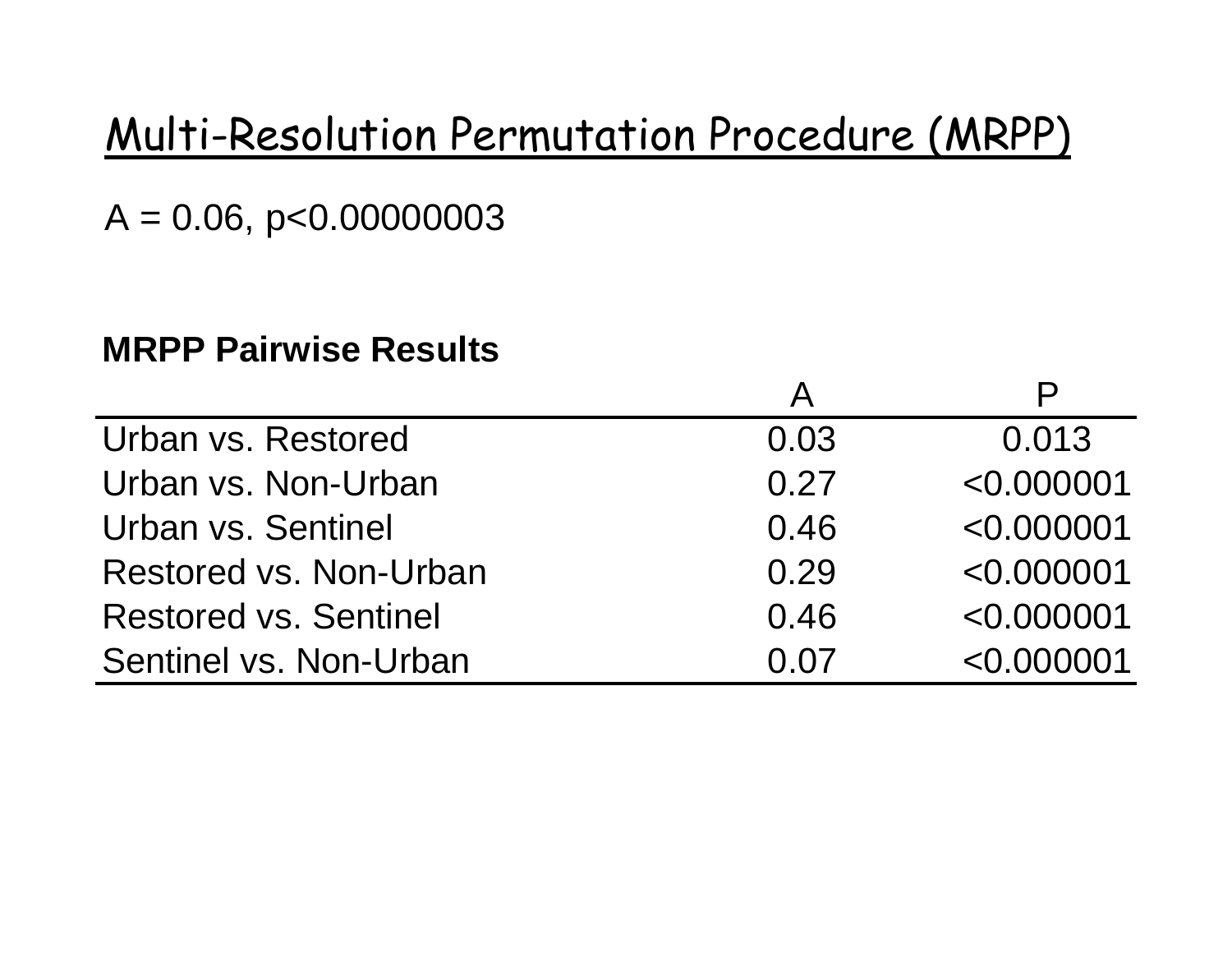Next Steps?

Ordinate habitat and temperature data? Problem – county data not comparable with MBSS data Could just use MBSS, but will have MANY fewer restoration sites

List all species collected from "restored" and "reference" sites (random selection or rarefaction?)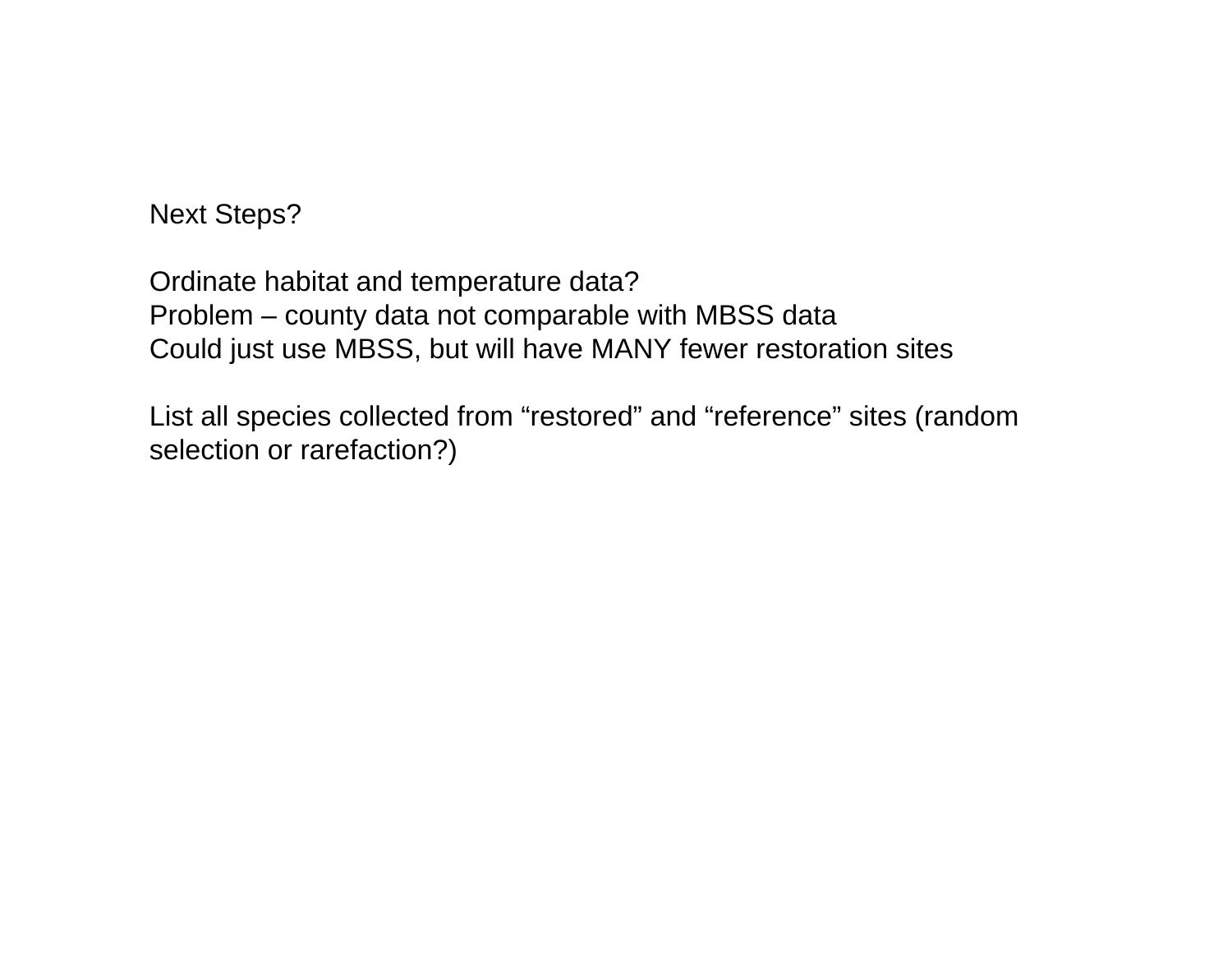OK, Significant Trend in Fish Numbers……

But, How Does Sligo Fish Community Compare to Other Sites?

CIPS (Control Impact Paired Series):

Calculated Mean and 95% CI of Difference Between •Sligo and Urban •Sligo and Non-Urban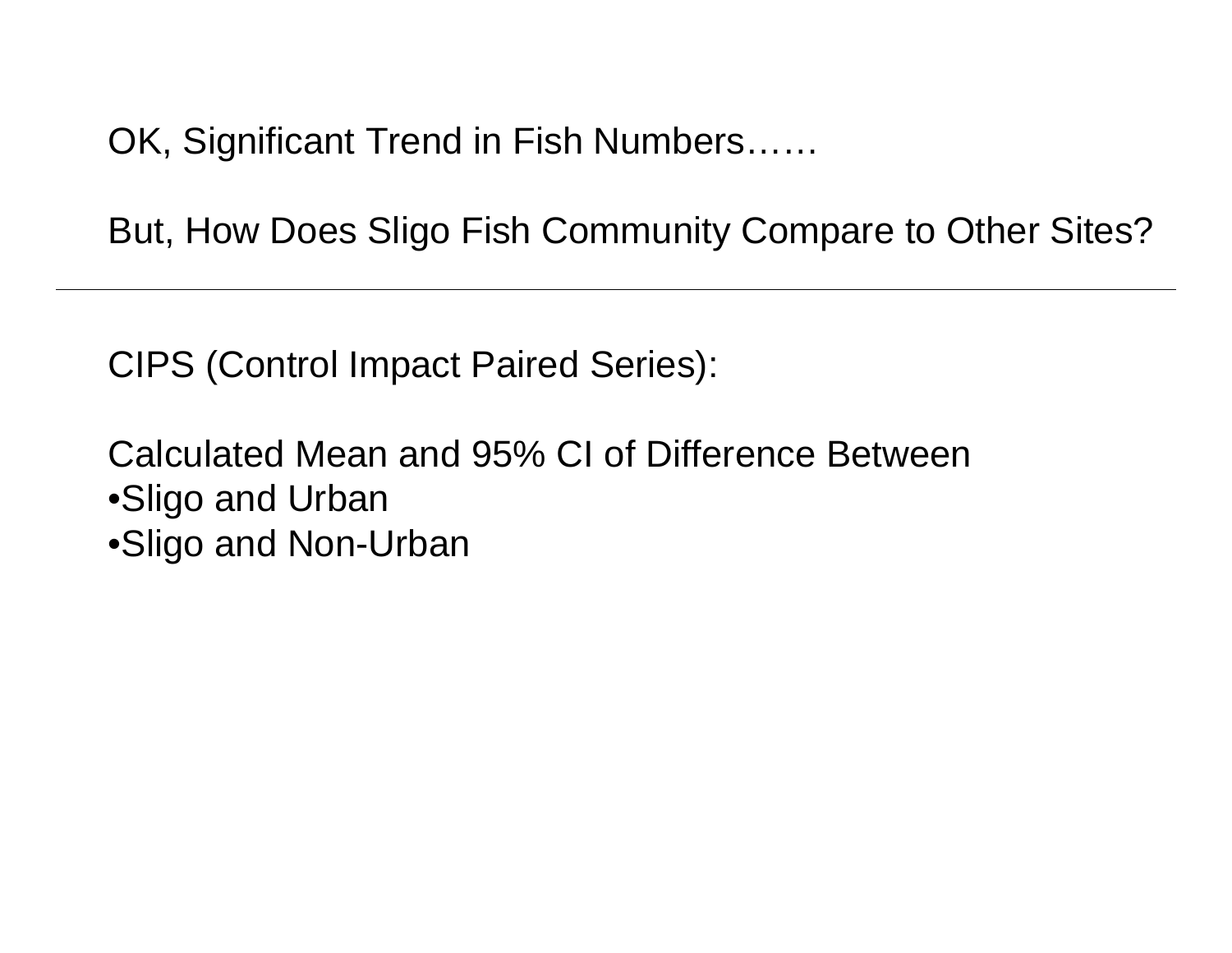

### Ordination (NMS)

Multi-Resolution Permutation Procedure (MRPP) ANOVA

CIPS (Control Impact Paired Series)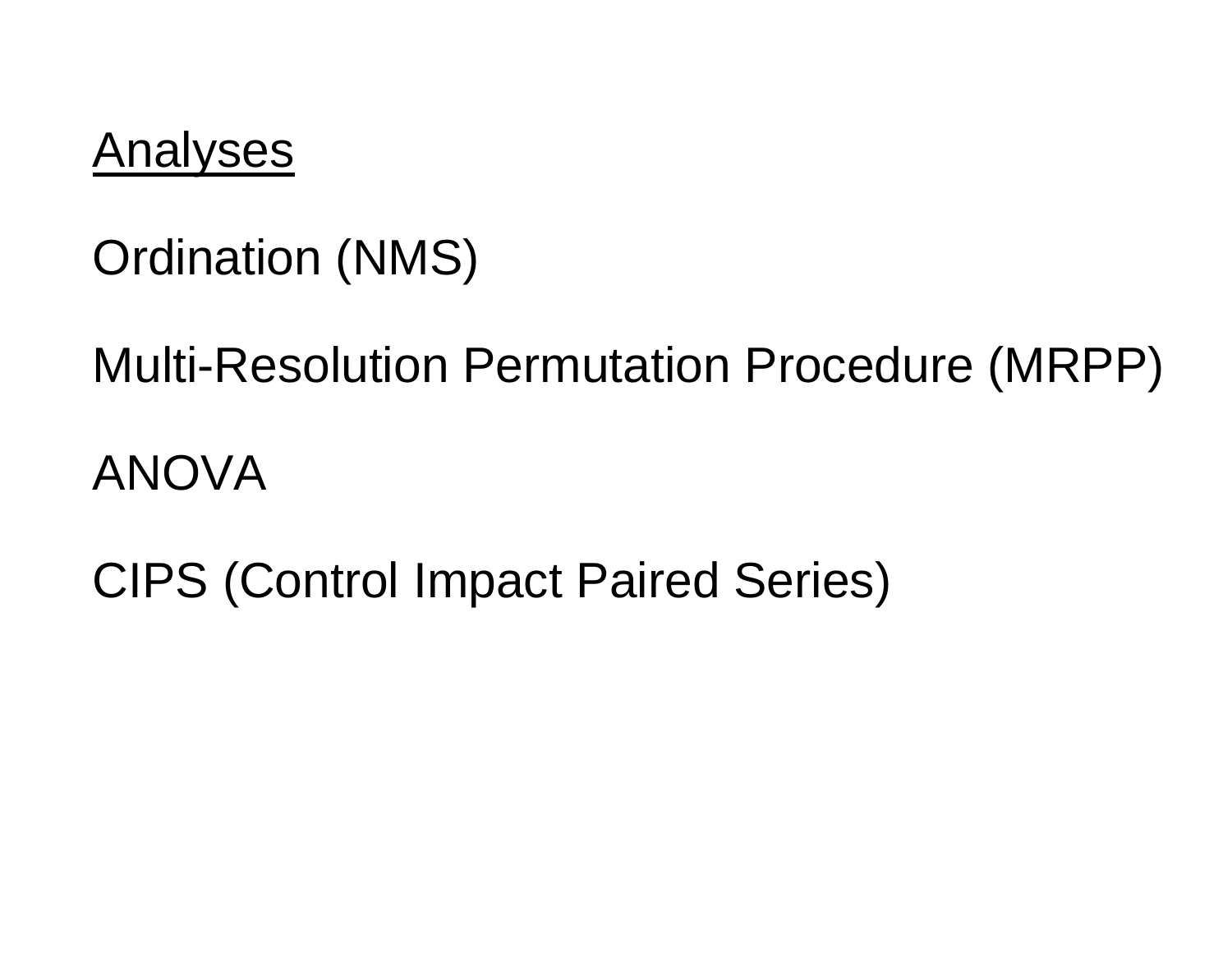### **Ordination Results**

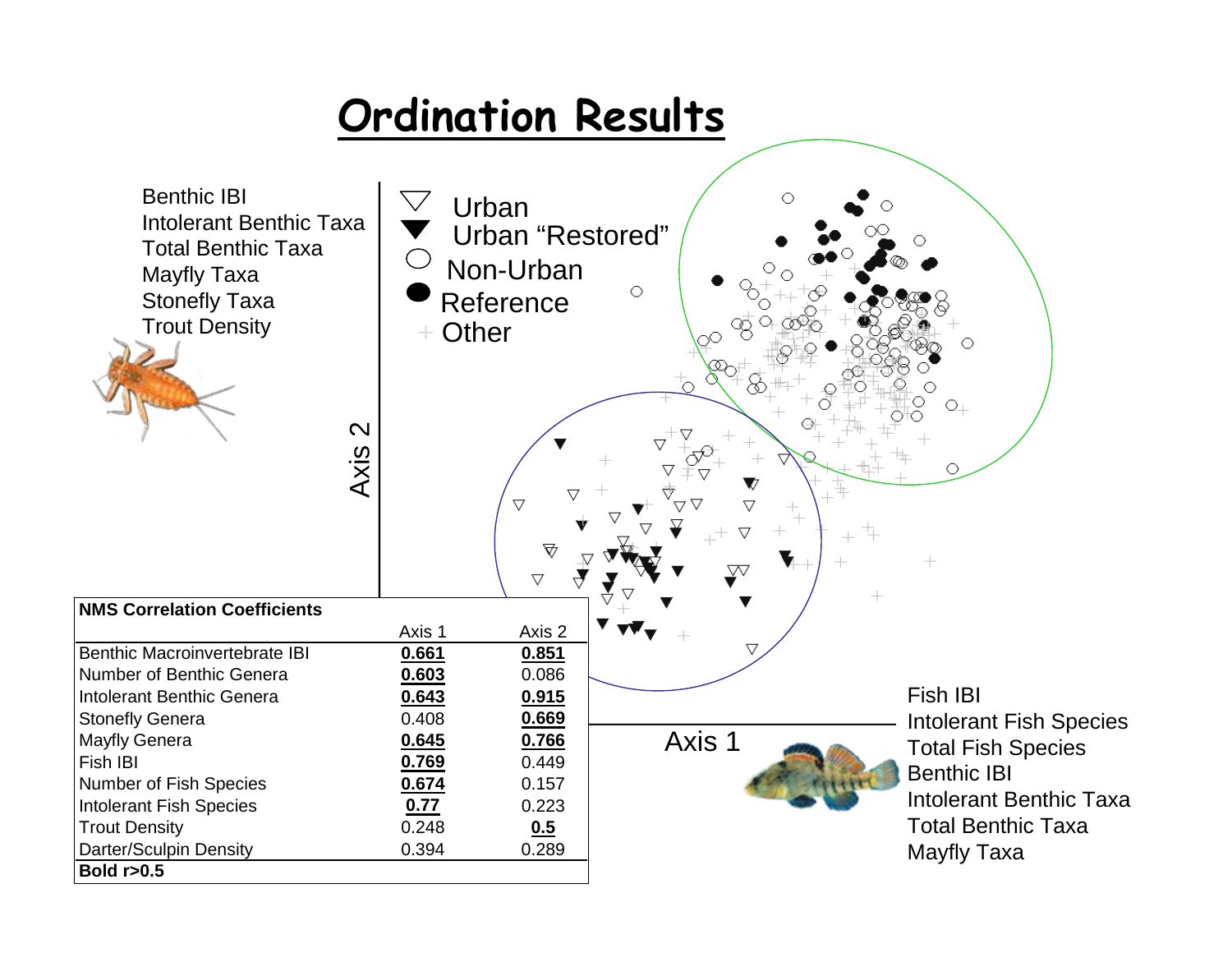### Sentinel (Reference) Sites Over Time?

#### Spearman Correlation

| # Fish Spp | # Intolerant Fish | Fish IBI |  | Trout Density Benthic IBI # Mayfly Genera |
|------------|-------------------|----------|--|-------------------------------------------|

| Restored (years with data)         |                             |
|------------------------------------|-----------------------------|
| Longwell Branch (2000, 2002, 2004) |                             |
| Mine Bank Run 2 (2006-2008)        |                             |
| Mine Bank Run 3* (2006-2008)       |                             |
| Mine Bank Run 4 (2006-2008)        |                             |
| Mine Bank Run 5* (2006-2008)       |                             |
| Mine Bank Run 6* (2006-2008)       |                             |
| Mine Bank Run 7 (2006-2008)        |                             |
| Mine Bank Run 8* (2006-2008)       |                             |
| Sligo Creek (2000, 2006-2009)      | 89.443 (0.04) 94.868 (0.01) |

\* Only benthic macroinvertebrate data were available, no fish data.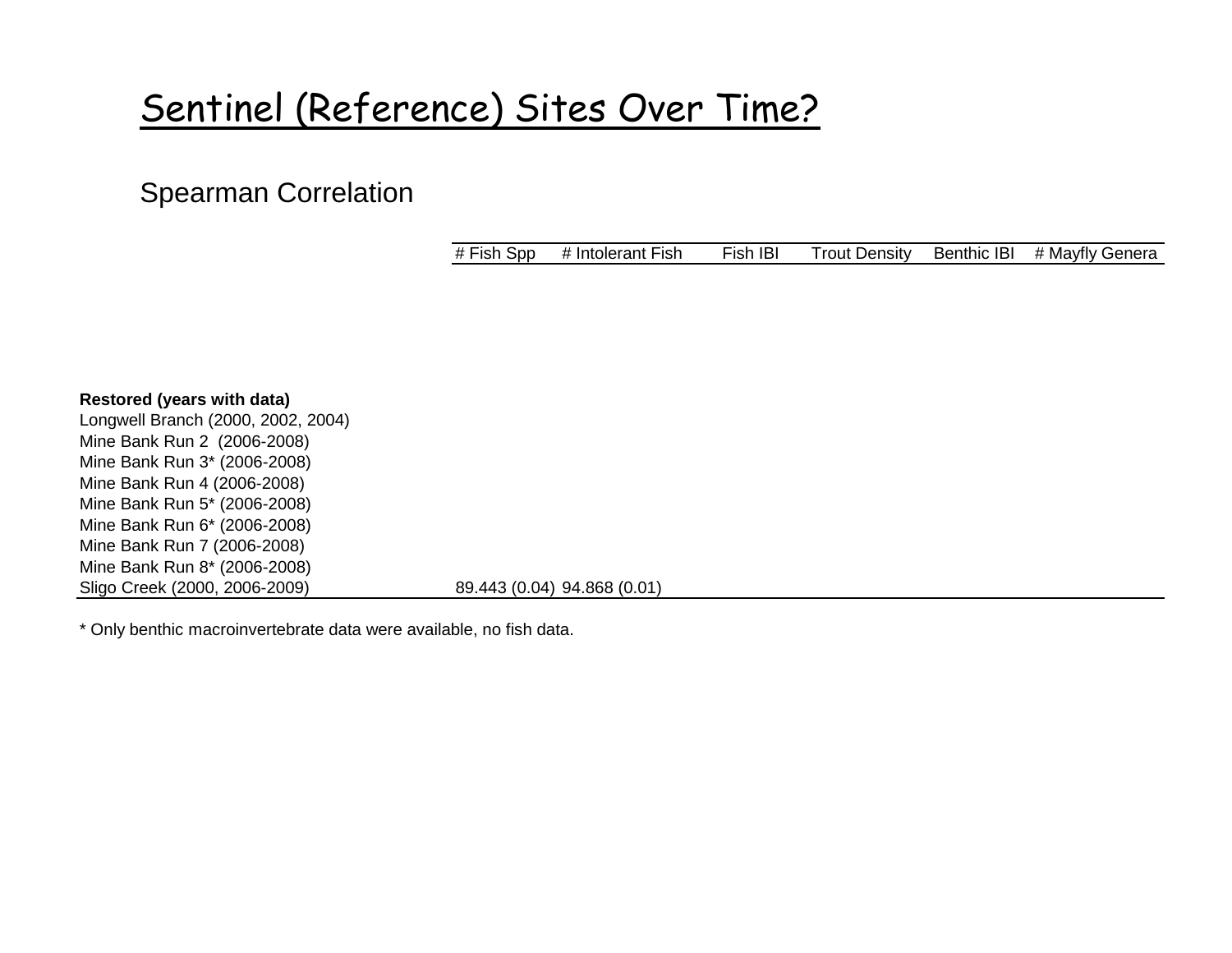I agree, and have long argued, that an ounce of prevention is worth a million bucks of cure. I do not have the file here at home, but I use Sligo to make that point in talks which I give on the Potomac and restoration.

But we should keep in mind that they are also separate tasks with independent values.

Where would we be today if in the 60s we made the decision to "forget trashed rivers, like the Potomac and Cayahoga, and lets just protect good rivers because it "cost too much" to restore them." The Potomac would still be crap, and so would MANY other rivers.

To paraphrase Frost, Don't just taking the road most-easily travelled!

Other components to consider are:

Average urban streams usually do not get restoration attention or \$. Sligo was one of the worst of the urban sites, which may be the case for your other examples of restored urban streams as well, so improvement to a status that becomes comparable to the average urban stream or even a little better than average is a significant improvement.

The climb out of a trashed stream is not an even incline, you have to expend a good deal of energy getting up that vertical bank first.

As we discussed, the restored stream had much greater aesthetic value, trash removed, stream banks restored and vegetated, more park-like, less dump-like, so it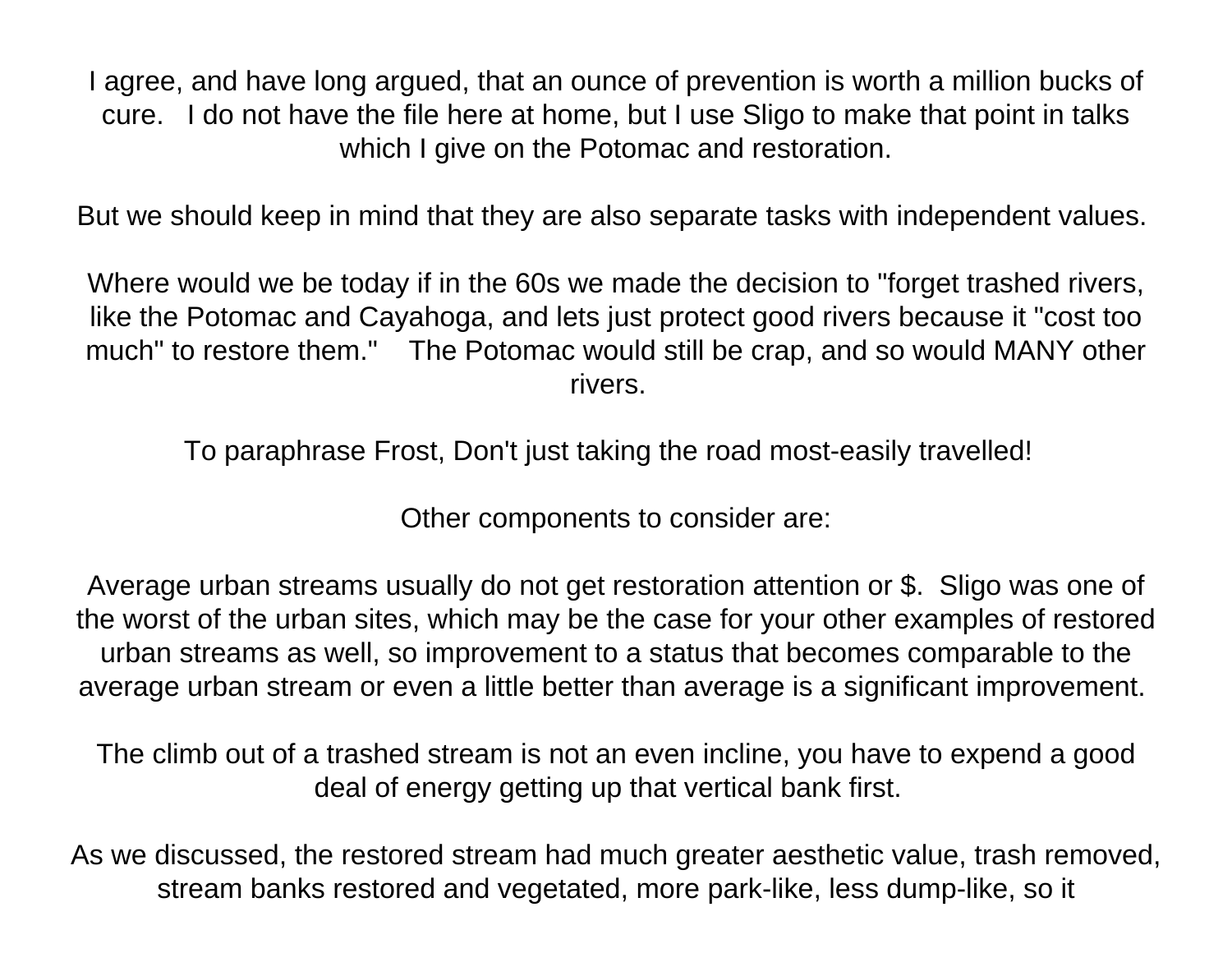Restoration Expectation:

Restoration Should Make Streams Better. Restored Streams Should Become Less Like Similarly Impaired Streams and More Like Reference (Unimpaired) Streams.

•Myths of restoration (Hilderbrand et al.) •What makes a good restoration (Palmer et al. 2005) •Sligo report from Jim Cummins showed improvement right after restoration •Other papers where restoration has been shown to be successful….. •Booth and Jackson showed that stormwater ponds don't really work •Tullos showed that channel reconfiguration degraded biology, not improved, - especially already highly degraded urban streams.

Protecting streams is more successful and takes less time and \$\$.......

Insufficient time and \$\$ are available to conduct comprehensive restoration or to provide sufficient protection to stream biodiversity. That means we must evaluate the successes of both approaches (restoration and protection) and determine the level of each required for success.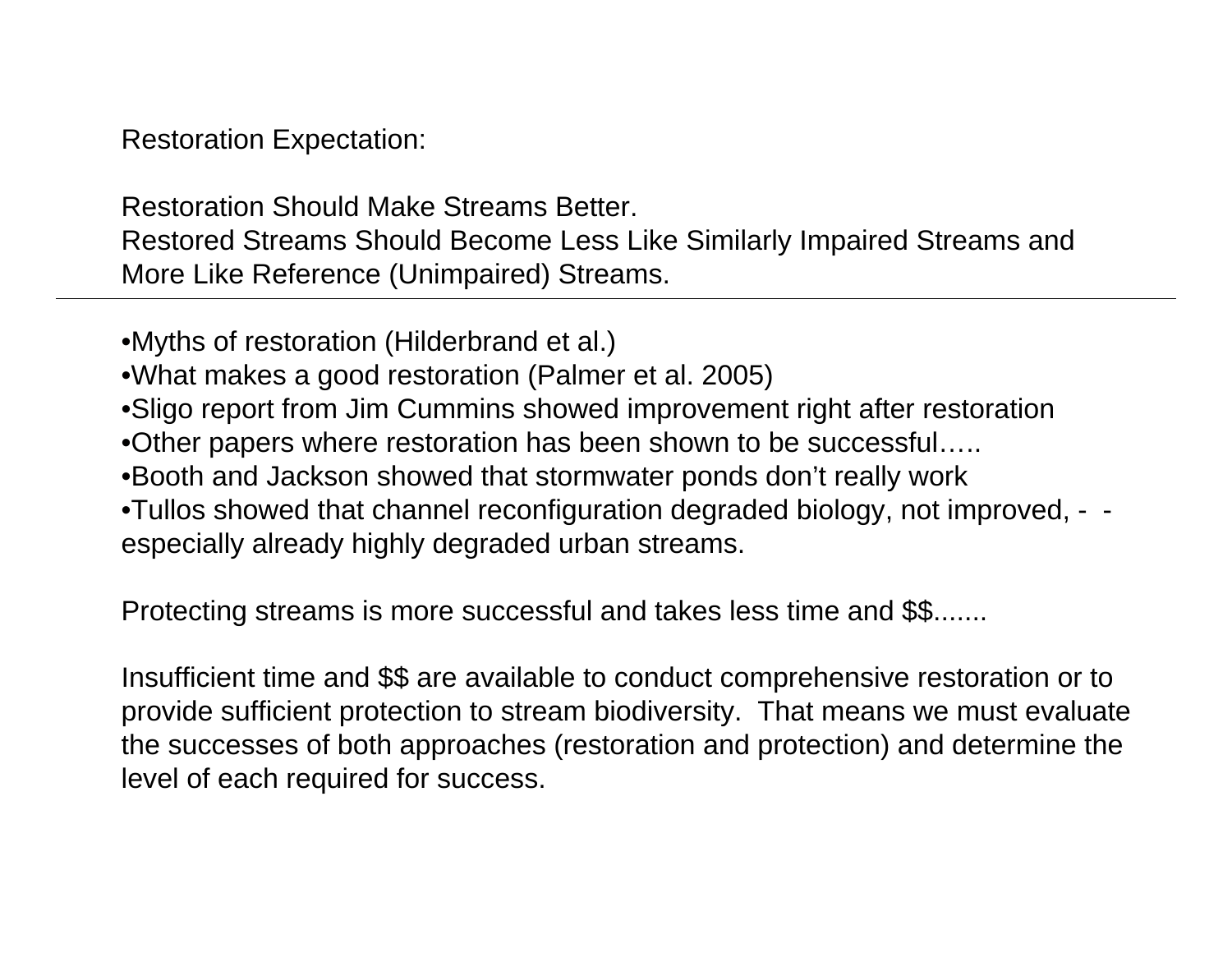Additional Benefit of Citizen Involvement and Stewardship Sligo Creek Watershed